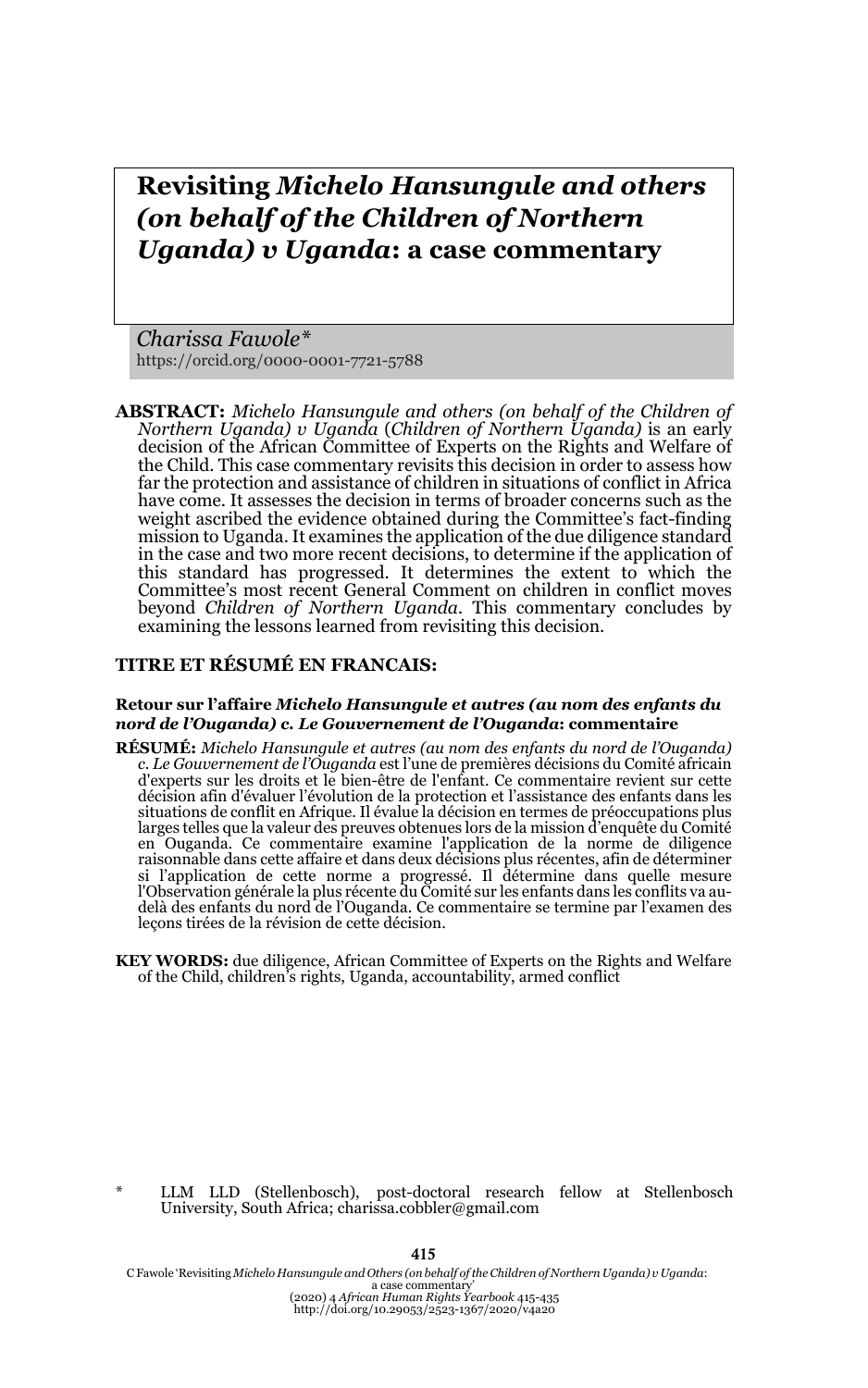|              | <b>CONTENT:</b>                                                                  |
|--------------|----------------------------------------------------------------------------------|
|              |                                                                                  |
| $\mathbf{2}$ | Summary of the facts and findings in the Children of Northern Uganda             |
|              |                                                                                  |
|              | 2.1                                                                              |
|              | $2.2^{\circ}$                                                                    |
| 3            |                                                                                  |
| 4            |                                                                                  |
|              | Examining the utility of the Committee's fact-finding mission and other<br>4.1   |
|              |                                                                                  |
|              | Evaluating the use of the due diligence standard in Children of<br>4.2           |
|              |                                                                                  |
|              | The application of the due diligence standard after <i>Children of</i><br>4.3    |
|              |                                                                                  |
|              | The African Committee of Experts on the Rights and Welfare of the Child's<br>4.4 |
|              |                                                                                  |
|              |                                                                                  |

### **1 INTRODUCTION**

There is a growing number of communications that have been decided by the African Committee of Experts on the Rights and Welfare of the Child (African Children's Committee or Committee).<sup>1</sup> Communications provide an avenue for rights holders and other interested parties to hold states accountable for alleged violations, obtain redress for victims, guide the implementation of the African Charter on the Rights and Welfare of the Child (African Children's Charter or Children's Charter) and hold states accountable to their obligations.2 Therefore, communications can be classified as implementation or accountability mechanisms as they are tools that promote and monitor human rights.<sup>3</sup>

*Michelo Hansungule & Others (on behalf of the Children of Northern Uganda) v Uganda* (*Children of Northern Uganda)*4 was the first communication that the Committee received and the second decision that the Committee finalised. This decision considered whether the government of Uganda (the respondent) violated several rights of the children of Northern Uganda from 2001 to 2005.5 In *Children of Northern Uganda*, the African Children's Committee found that the respondent violated its obligation under articles 1(1) and 22 of the African Children's Charter, yet it did not find that the other rights<br>alleged by the complainants were violated.<sup>6</sup> As acknowledged by the

- 1 The Committee has finalised six decisions to date. See Committee 'Table of communications' https://www.African Children's Committee.africa/table-ofcommunications/ (accessed 10 October 2020).
- 2 See African Charter on the Rights and Welfare of the Child (29 November 1999) CAB/LEG/153/Rev. 2 art 44.
- 3 The term accountability mechanism will be used in this contribution. G Van Bueren *The international law on the rights of the child* (1995) 379; S Parmentier 'The significant of mechanisms to monitor human right at the international level' in A Weyts (ed) *Understanding children's rights: collected papers presented at the seventh International Interdisciplinary Course on Children's Rights*, Ghent University (Belgium) November-December 2004 245-262.
- 4 Communication 1/2005, 21st ordinary session of the Committee.
- 5 *Children of Northern Uganda* (n 4) para 5.
- 6 *Children of Northern Uganda* (n 4) paras 11 & 81. See also African Children's Charter arts  $1(1)$  & 22.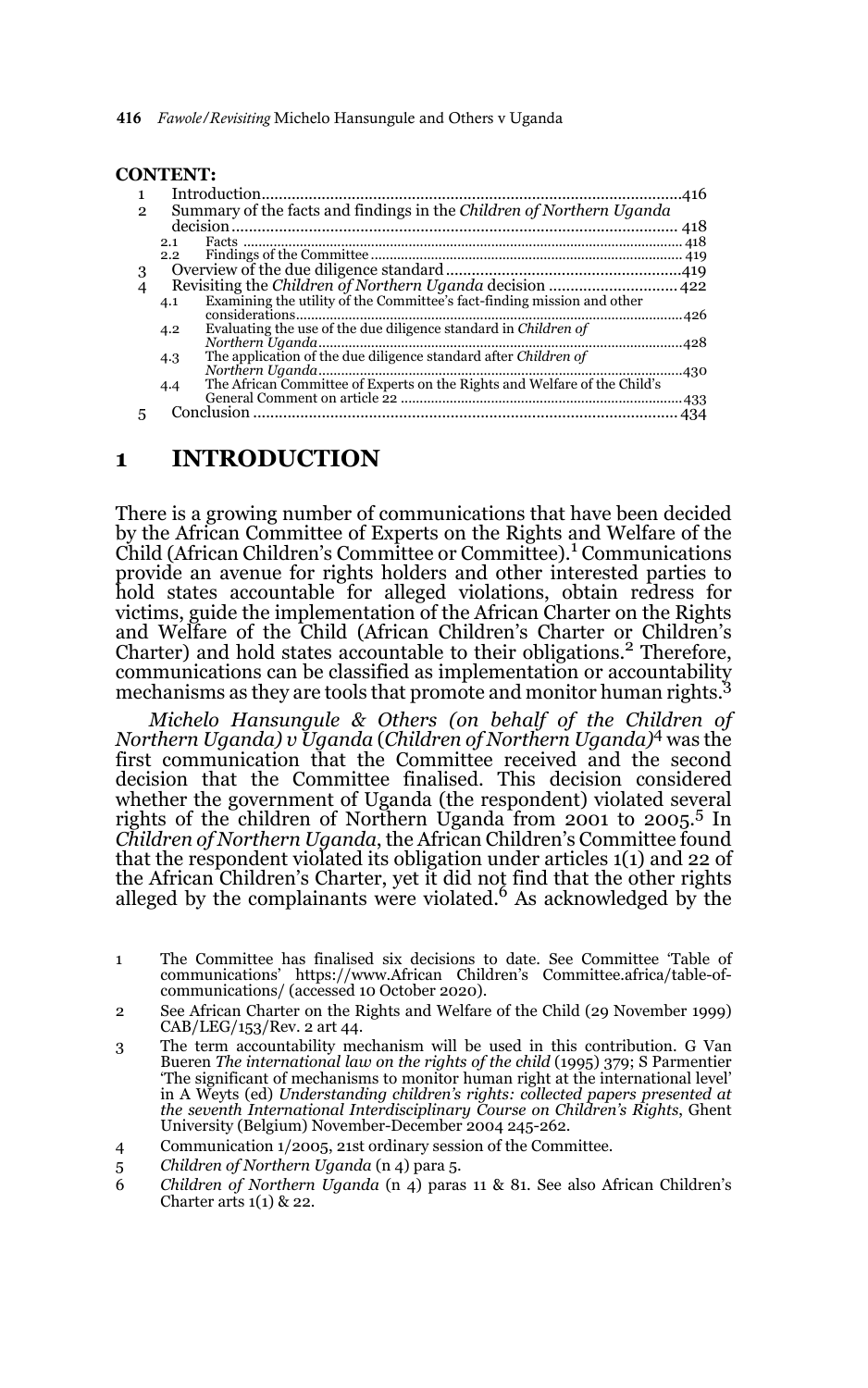Committee itself, this decision is important as it affects the rights of children in Uganda in the future and the rights of children that are affected by situations of armed conflict on the continent.7 Submitted in 2005 and finalised in 2013, there has been quite some time between the outcome of *Children of Northern Uganda* and the present. However, an assessment of the outcome of this decision provides the starting point to discuss the progression of communications as an accountability mechanism under the African Children's Charter,8 in light of some more recent decisions and revisit the Committee's position on children in armed conflict based on its 2020 General Comment on article 22.<sup>9</sup>

This contribution examines *Children of Northern Uganda* in light of broader issues such as delay, the responsibility of private actors in the context of armed conflict and the Committee's approach to the rights and needs of children in armed conflict. The evaluation also focuses on how the Committee employed the due diligence standard in *Children of Northern Uganda* and its impact on the outcome of this decision as compared to two more recent decisions, *Minority Rights Group International & SOS-Esclaves on behalf of Said Ould Salem and Yarg Ould Salem v Mauritania* (*Salem*),10 and *Institute for Human Rights and Development in Africa & Finders Group Initiative on behalf of TFA (a minor) v Cameroon* (*TFA*).11 The due diligence standard requires a state to prevent, investigate, prosecute, punish and provide remedies for violations of human rights.12 In international human rights law, the due diligence standard is an important point of inquiry as it provides a way to measure a state's efforts to comply with its duty to 'fulfil its human rights obligations'.13 In the words of the African Children's Committee, the due diligence standard means, 'that the compliance of a [s]tate party is assessed against the backdrop of the efficacy of the implementation measures'.14 Overall, the five elements of this standard provide a holistic means of assessing the acts and omissions of states in the context of international human rights law.

- 7 *Children of Northern Uganda* (n 4) para 34.
- 8 (29 November 1999) CAB/LEG/153/Rev. 2.
- 9 Committee 'General Comment on article 22 of the African Charter on the Rights and Welfare of the Child: children in situations of conflict' (September 2020); see https://www.acerwc.africa/wp-content/uploads/2020/10/General-Comment-on -Article-22-of-the-ACRWC\_English\_Web\_version\_final-1.pdf (accessed 10 November 2020) (General Comment on article 22).
- 10 Communication 7/Comm/003/2015, Thirtieth Ordinary Session of the Committee.
- 11 Communication 6/Comm/002/2015, Thirty-first Ordinary Session of the Committee.
- 12 *Velásques-Rodríguez v Honduras,* IACHR (29 July 1988) Ser C No 4, para 174.
- 13 *Velásques-Rodríguez* (n 12) paras 172-174; *Zimbabwe Human Rights NGO Forum v Zimbabwe*, (2006) AHRLR 128 (ACHPR 2006) para 146; International Law Association (ILA) Study Group on Due Diligence in International Law 'First Report" (7 March 2014) 14 (ILA report).
- 14 'General Comment 5 on state party obligations under the African Charter on the Rights and Welfare of the Child (article 1) and systems strengthening for child protection' (2018) 15; *Salem* (n 10) paras 53-54.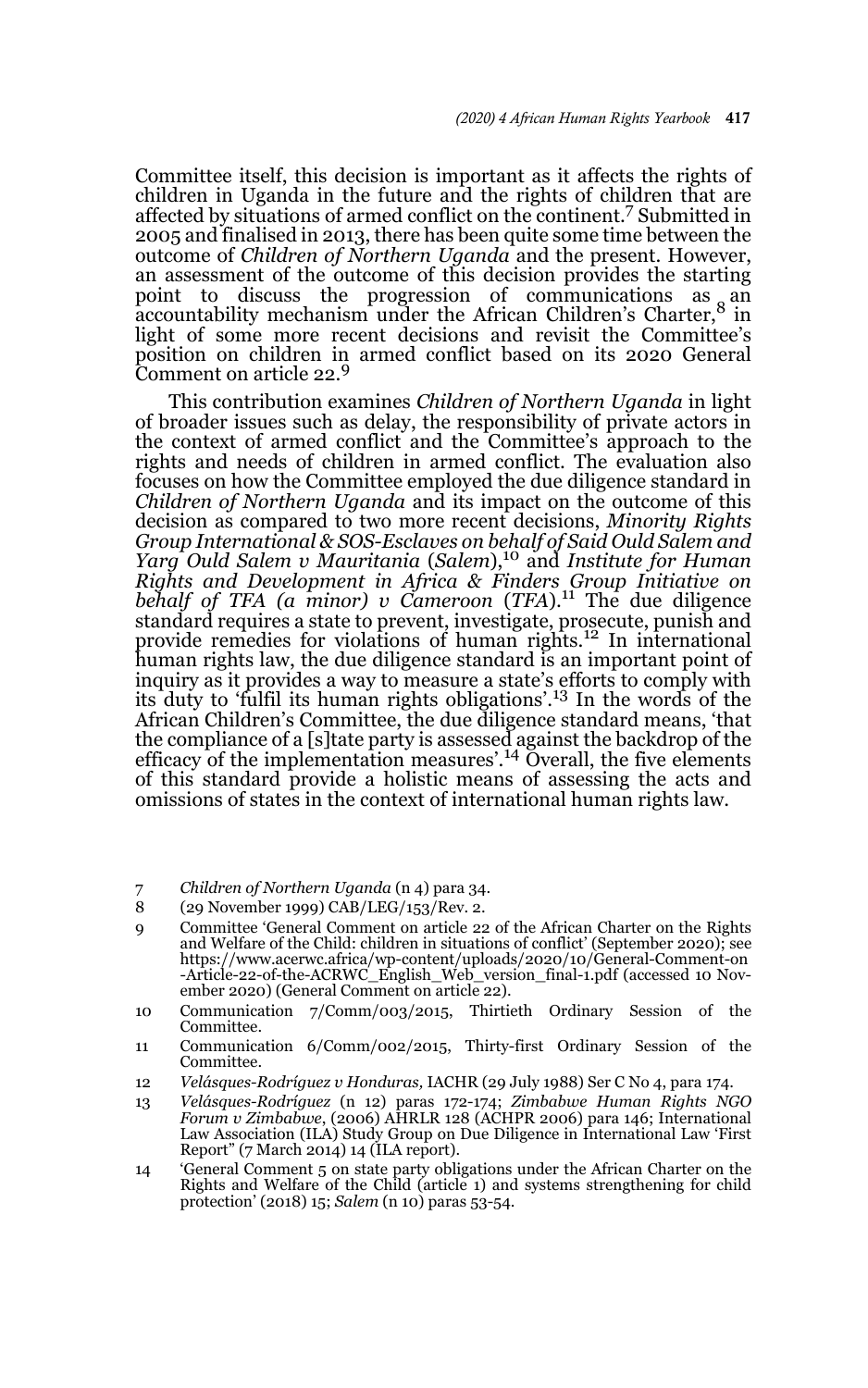418 *Fawole/Revisiting* Michelo Hansungule and Others v Uganda

To evaluate *Children of Northern Uganda*, the commentary is divided into three parts. The first part outlines the findings in the *Children of Northern Uganda* decision to determine what extent the due diligence standard was applied in this decision. The second part examines the due diligence standard and its application in the context of international human rights to provide a foundation for the application of this standard. The third part evaluates the Committee's findings in *Children of Northern Uganda* in light of Committee's reliance on the evidence obtained during its fact-finding mission and its reluctance to consider responsibility on the part of the respondent for the effects of the actions of the LRA; the use of the due diligence standard as compared to the decisions the Committee's decisions in *Salem* and *TFA*; and, the Committee's recent General Comment on article 22 of the Children's Charter. To conclude, the commentary reflects upon the lessons learned by revisiting *Children of Northern Uganda*. The commentary begins with a discussion of the findings in the Committee in the *Children of Northern Uganda* decision.

# **2 SUMMARY OF THE FACTS AND FINDINGS IN THE** *CHILDREN OF NORTHERN UGANDA*  **DECISION**

#### **2.1 Facts**

In *Children of Northern Uganda*, the complainants brought a communication on behalf of the children in Northern Uganda against the respondent. The complainants alleged that between 2001 and 2005, the government violated several of the rights of this group of children provided under the African Children's Charter. During this time, there was an internal armed conflict that was primarily between the Uganda People's Defence Forces (UPDF) and the Lord's Resistance Army<br>(LRA).<sup>15</sup> The Committee considered that such a conflict could negatively affect a state's ability to comply with its obligations under the Charter.16 The Committee and complainants also acknowledged that the LRA was responsible for violating the rights of children in Northern Uganda, but the Committee focused its decision on the alleged violations of the respondent as a state party to the African Children's Charter.<sup>17</sup> It chose not to consider the respondent's obligation to prevent violations of rights on the part of non-state actors such as the LRA. This choice will be revisited in the analysis. Also, the complainants alleged that the respondent violated its obligations to ensure the right to life, survival and development, to provide the right

<sup>15</sup> UN Economic and Social Council (ECOSOC) 'Report of the representative of the Secretary-General on internally displaced persons, Francis M Deng, addendum,<br>profiles in displacement: Mission to Uganda' (3 March 2004) UN Doc E/CN.4/<br>2004/77/Add.1 paras 1-2, 13-27; Children of Northern Uganda (n 4) para

<sup>16</sup> *Children of Northern Uganda* (n 4) para 36.

<sup>17</sup> *Children of Northern Uganda* (n 4) para 35.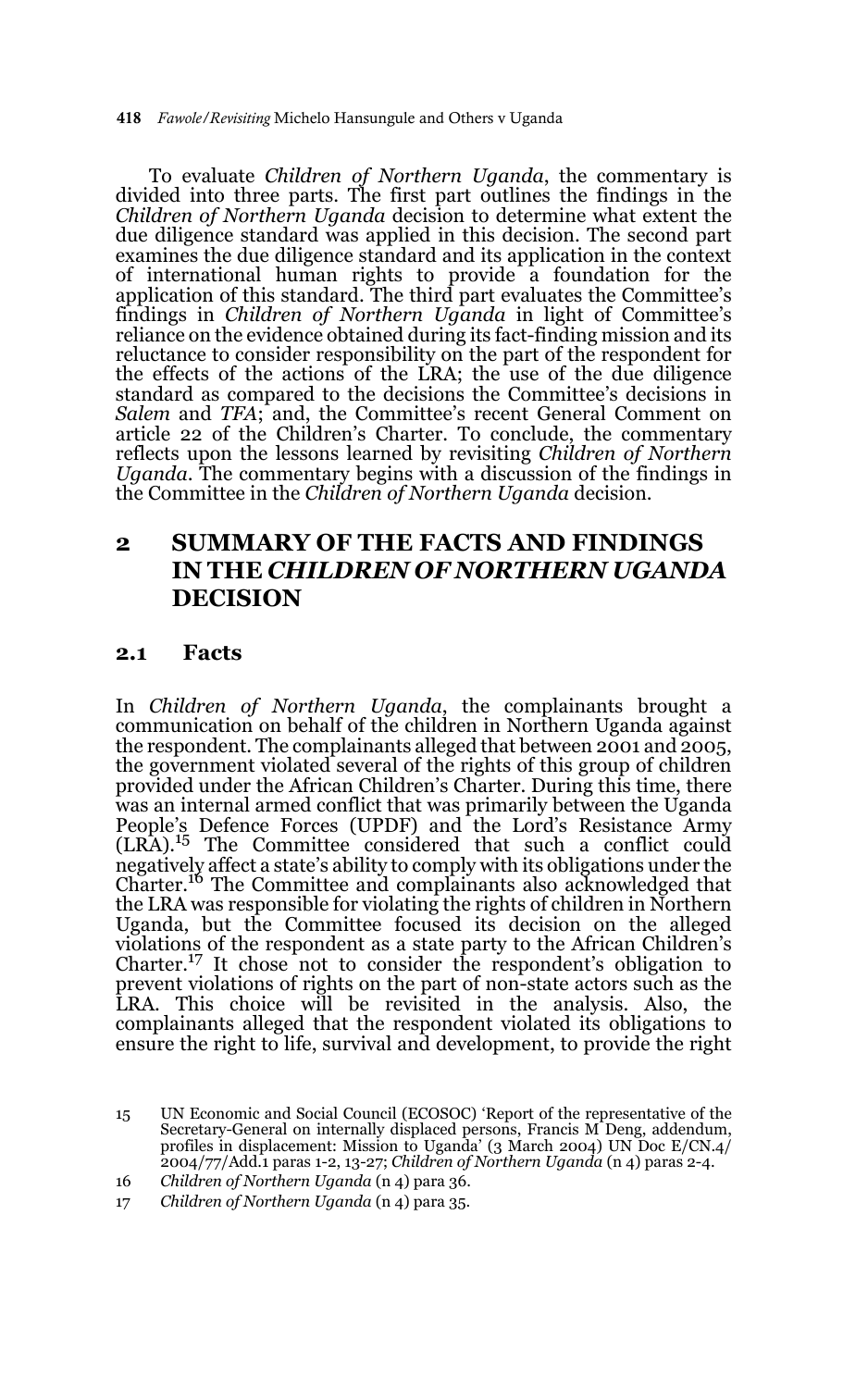to education, to provide the right to the highest attainable standard of health, to ensure protection from recruitment and use in armed conflict, and to ensure protection from sexual abuse, violence and abduction for the children of Northern Uganda.<sup>18</sup>

# **2.2 Findings of the Committee**

The African Children's Committee found that the communication was admissible and considered the merits of the case.19 In addition to the evidence provided by the complainants and the respondent, the African Children's Committee conducted a fact-finding mission in Uganda in 2013.<sup>20</sup> These three sources of information formed the basis of the Committee's determination in this decision. The African Children's Committee also refined the articles that are considered in this decision. It determined whether the respondent violated articles 1(1), 22, 11, 14, 27 and 29 of the African Children's Charter.<sup>21</sup>

The African Children's Committee first mentioned the due diligence standard in its consideration of article 1(1) of the African Children's Charter, the duty of state parties to take necessary measures<br>to implement the Charter.<sup>22</sup> It stated that 'effective implementation of laws with due diligence is part of [state parties' obligations] under the Charter'.23 Citing *Commission Nationale des Droit de l'Homme et des Libertés v Chad* (*Commission Nationale*),<sup>24</sup> it explained that a state could be held responsible for failure to protect persons within its<br>jurisdiction from 'attacks by unidentified militants'.<sup>25</sup> Then, the African Children's Committee underscored that the protection of human rights under the African Children's Charter 'should be able to promote and improve the lived reality of children on the ground'.26 The Committee's discussion of article 1(1) introduces the concept of due diligence and introduced some key aspect of the standard, such as state responsibility for violations caused by non-state actors and the importance of result in this decision.

After it discussed article 1(1), the Committee examined whether the government of Uganda violated its obligations under article 22 of the

- 21 *Children of Northern Uganda* (n 4) para 81.
- 22 *Children of Northern Uganda* (n 4) paras 36-38, 81.
- 23 *Children of Northern Uganda* (n 4) para 38.
- 24 (2000) AHRLR 66 (ACHPR 1995).
- 25 *Commission Nationale* (n 24) para 20*; Children of Northern Uganda* (n 4) para 38.
- 26 *Children of Northern Uganda* (n 4) para 38.

<sup>18</sup> *Children of Northern Uganda* (n 4) para 5. See African Children's Charter, arts 5, 11, 14, 16, 22 & 27.

<sup>19</sup> A detailed examination of the admissibility of this communication is beyond the scope of this commentary. See *Children of Northern Uganda* (n 4) paras 18-32.

<sup>20</sup> African Children's Charter, art 44 & 45; ACERWC 'Revised guidelines for the consideration of communications' (October 2014) https://www.acerwc.africa/ wp-content/uploads/2018/07/Revised\_Communications\_Guidelines\_Final-1.pdf (accessed 7 August 2020) sec XV; *Children of Northern Uganda* (n 4) para 17.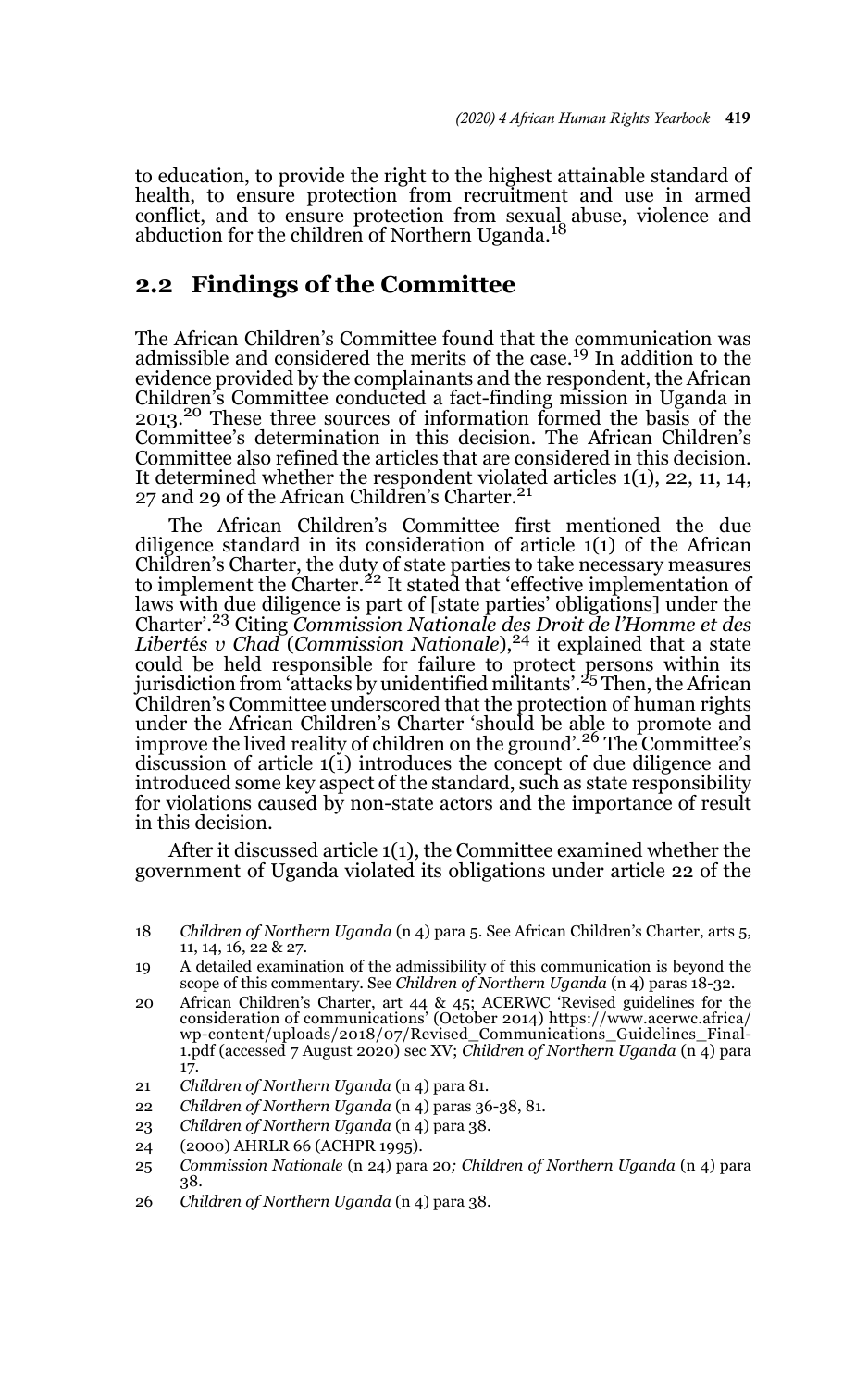African Children's Charter. The consideration of article 22 was indeed the focus of this decision. The African Children's Committee specifically assessed whether the government violated its obligation under article 22(2) of the African Children's Charter to ensure that the children in its jurisdiction were not recruited and did not 'take direct part in hostilities'.27 The Committee found that children who were repatriated from the LRA were questioned and used as a means to obtain intelligence rather than immediately returned to civilian life and provided with rehabilitation.28 When addressing this aspect of the violation of article 22, the African Children's Committee stated the importance of providing remedies for those who are victims of violations by third parties for which the state could be held responsible.29 It described remedy 'as an element of the due diligence obligation'.30 Also, it raised its concern that the amnesty legislation that assisted demobilised children could also lead to impunity.<sup>31</sup> This is another instance where the African Children's Committee mentioned the due diligence standard and raises a concern regarding the respondent's acts and omissions in this regard. Its specific comments regarding the element of remedy indicate that this was an area of concern, but did not specifically state that the respondent failed to demonstrate due diligence regarding remedies for children formerly associated with armed groups.

The other portion of the consideration of article 22 addressed the issue of recruitment. The African Children's Committee found that the recruitment system in addition to challenges with birth registration led to the recruitment of children, especially in local defence units (LDUs).32 The respondent explained that some children voluntarily enlisted in the armed forces. However, the Committee stated that article 22 of the African Children's Charter is unequivocal; no person under the age of 18 years may be recruited or enlisted in the armed forces.33 In its detailed examination of article 22(2), the Committee found that the respondent had violated its obligations under this article.34

The Committee considered whether the respondent was in breach of its obligation to provide children in Northern Uganda with the right to education. In light of the situation of armed conflict, all parties acknowledged that the provision of education was disrupted.35 The complainants alleged that the respondent violated its obligation regarding the right to education in five ways. First, they alleged the government failed, especially in areas hard hit by conflict, to allocate

- 27 African Children's Charter, art 22(2).
- 28 *Children of Northern Uganda* (n 4) paras 49-51.
- 29 *Children of Northern Uganda* (n 4) para 51.
- 30 As above.
- 31 As above.
- 32 *Children of Northern Uganda* (n 4) paras 47-48, 52-56.
- 33 *Children of Northern Uganda* (n 4) paras 57-59.
- 34 *Children of Northern Uganda* (n 4) para 60.
- 35 *Children of Northern Uganda* (n 4) paras 61-62.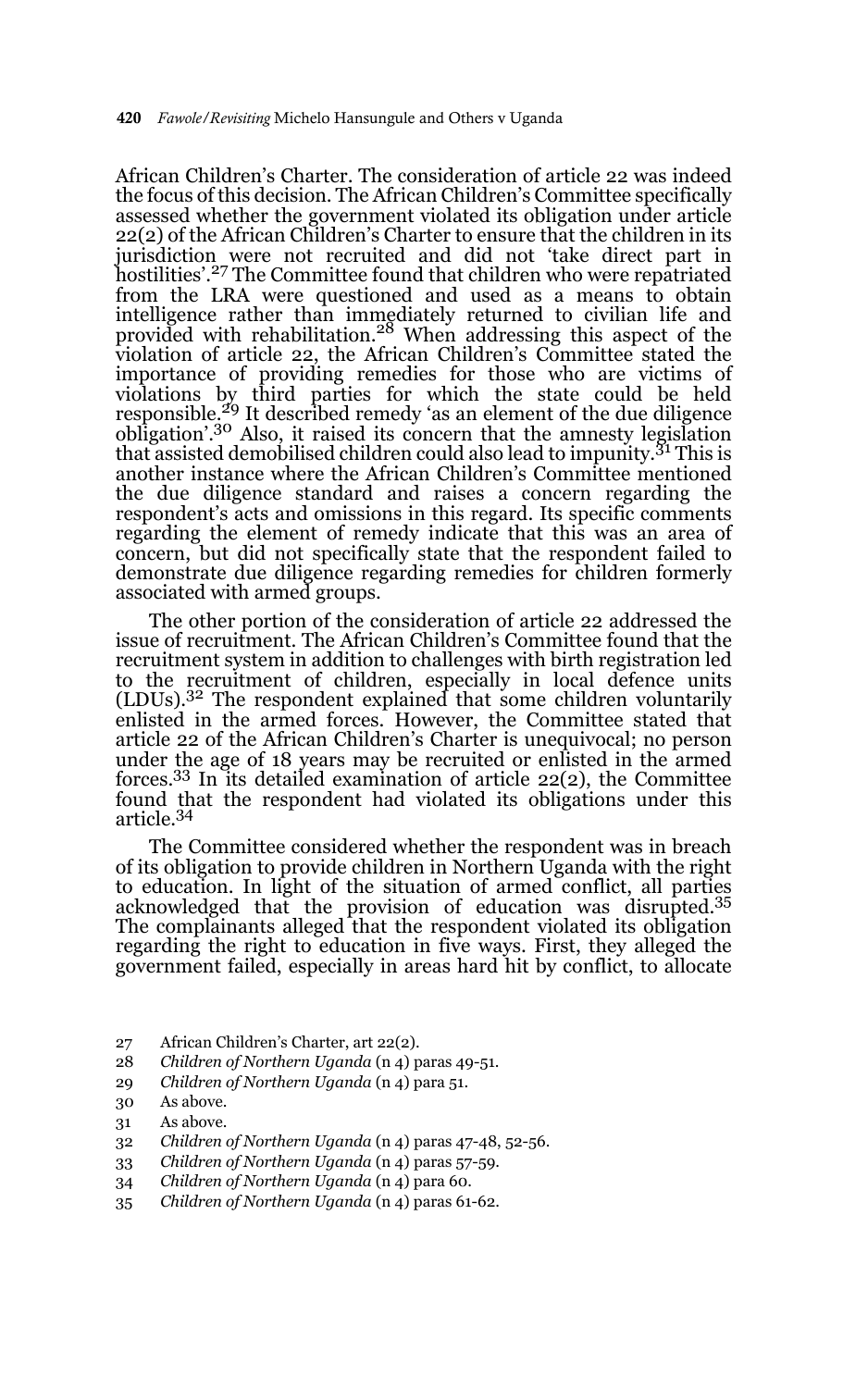resources toward education.<sup>36</sup> Second, they alleged that schools were  $\frac{1}{2}$  used for military purposes,  $37$  Third, they alleged that schools were attacked by armed forces.<sup>38</sup> Fourth, they alleged that there were no effective measures in place to provide access to education for<br>demobilised children.<sup>39</sup> Fifth, they alleged that the respondent failed to provide children in camps for internally displaced persons (IDP camps) with available, accessible and quality education.<sup>40</sup>

In contrast, the African Children's Committee was satisfied overall with the measures taken by the respondent to provide children in Northern Uganda with access to education. It confirmed that the right to education requires that a state takes steps to ensure 'availability, accessibility, acceptability [and] adaptability'.41 It noted the budgetary measures and partnerships that the respondent used to provide education in IDP camps, to provide bursaries to children in affected areas and to encourage school attendance.42 The Committee found no evidence to support the allegation that schools were used for military purposes or targeted for military attacks.43 The Committee found that the respondent took appropriate measures to implement the right to education and in this context found that there was no violation of article 11 of the African Children's Charter.<sup>44</sup>

The African Children's Committee went on to consider whether the respondent complied with its obligation to provide the highest attainable standard of health. It stated that ensuring this right means taking 'immediate steps … [and employing] the maximum available resources, even when such resources are scarce'.45 It explained that discrimination in access to healthcare also would be a violation of article 14 of the African Children's Charter.46 In light of these requirements, the Committee acknowledged the difficulties created by the conflict, the actions of the LRA and the government's dependence<br>on humanitarian assistance.<sup>47</sup> It also highlighted the efforts that the respondent had undertaken to ensure access to healthcare and concluded that there was 'no evidence that the respondent failed to show due diligence in its efforts to comply with article 14 of the

36 *Children of Northern Uganda* (n 4) para 62.

- 38 As above.
- 39 As above.
- 40 As above.
- 41 This is consistent with the UN Committee on Economic, Social and Cultural Rights (Committee on ESCR). See Committee on ESCR 'General Comment No 13 (Twenty-first session, 1999): the right to education (article 13 of the Covenant)' (8 December 1999) UN Doc E/C.12/1999/10 para 6; *Children of Northern Uganda* (n 4) para 65; *Salem* (n 10) para 76.
- 42 *Children of Northern Uganda* (n 4) para 66.
- 43 *Children of Northern Uganda* (n 4) paras 67-68.
- 44 *Children of Northern Uganda* (n 4) paras 70-71.
- 45 *Children of Northern Uganda* (n 4) para 72.
- 46 *Children of Northern Uganda* (n 4) para 73.
- 47 *Children of Northern Uganda* (n 4) para 74.

<sup>37</sup> As above.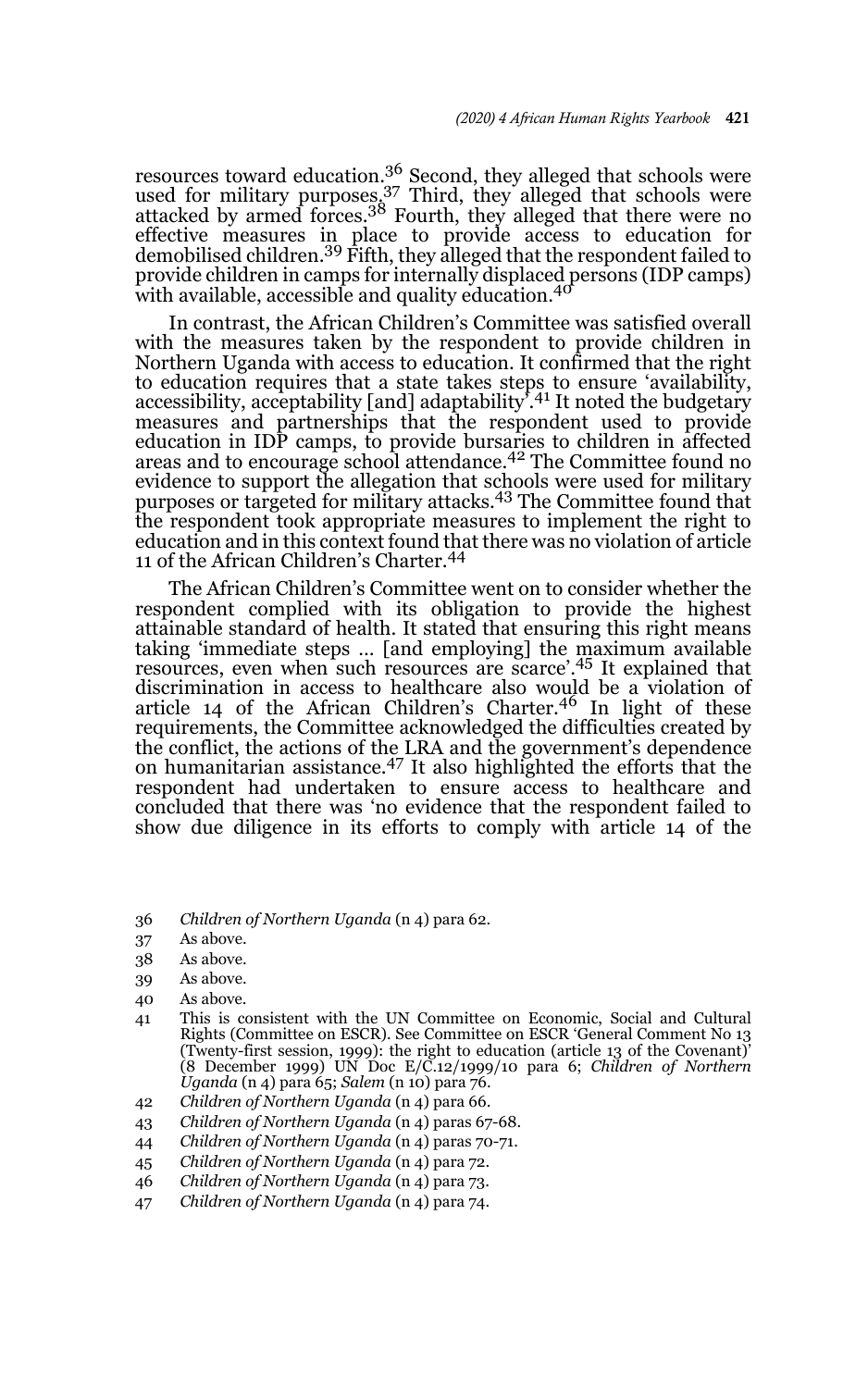Charter'.48 In this instance, the Committee assessed the actions of the respondent generally concerning due diligence.

The Committee considered whether the respondent failed to protect the children of Northern Uganda from sexual abuse and violence. The complainants alleged that 'UPDF soldiers were either involved or facilitated … sexual abuse and violence against children'.49 The Committee based its finding on its investigation of the situation.<sup>50</sup> Furthermore, it stated that it had not found evidence to support that the respondent did not 'investigate, prosecute, and punish perpetrators of sexual abuse [or] violence committed against children by the UPDF or members of the LDUs'.<sup>51</sup> This is another instance where the Committee used elements of the due diligence standard to substantiate that the respondent had not violated its obligations under the African Children's Charter.

The final allegation that the Committee considered was whether the respondent violated its obligation to protect the children in Northern Uganda from abduction. It stated that the LRA was known for abducting children, including children from government IDP camps, which led to the phenomenon of 'night commuters'.<sup>52</sup> However, the Committee found that the situation of armed conflict and the tactics of the LRA rendered the efforts of the respondent to protect its children<br>from abduction ineffective.<sup>53</sup> Therefore, the Committee found that the respondent did not violate article 29 of the African Children's Charter concerning protection from abduction.54

In summary, the Committee found that the respondent only violated its obligations under article 22 and by extension article 1(1) of the African Children's Charter.55 It found that the complainants could not substantiate some of the other allegations and it was largely satisfied with the measures taken by the respondent.

# **3 OVERVIEW OF THE DUE DILIGENCE STANDARD**

To use the due diligence standard to revisit and assess subsequent decisions, it is important to understand its key elements and application. The International Law Associations Study Group on Due Diligence in International Law (ILA) notes that the due diligence standard is applied in several areas of international law. The ILA states

- 48 *Children of Northern Uganda* (n 4) para 75.
- 49 *Children of Northern Uganda* (n 4) para 77.
- 50 *Children of Northern Uganda* (n 4) para 78.
- 51 As above.
- 52 *Children of Northern Uganda* (n 4) paras 3, 79.
- 53 *Children of Northern Uganda* (n 4) para 80.
- 54 African Children's Charter, art 29.
- 55 *Children of Northern Uganda* (n 4) para 81.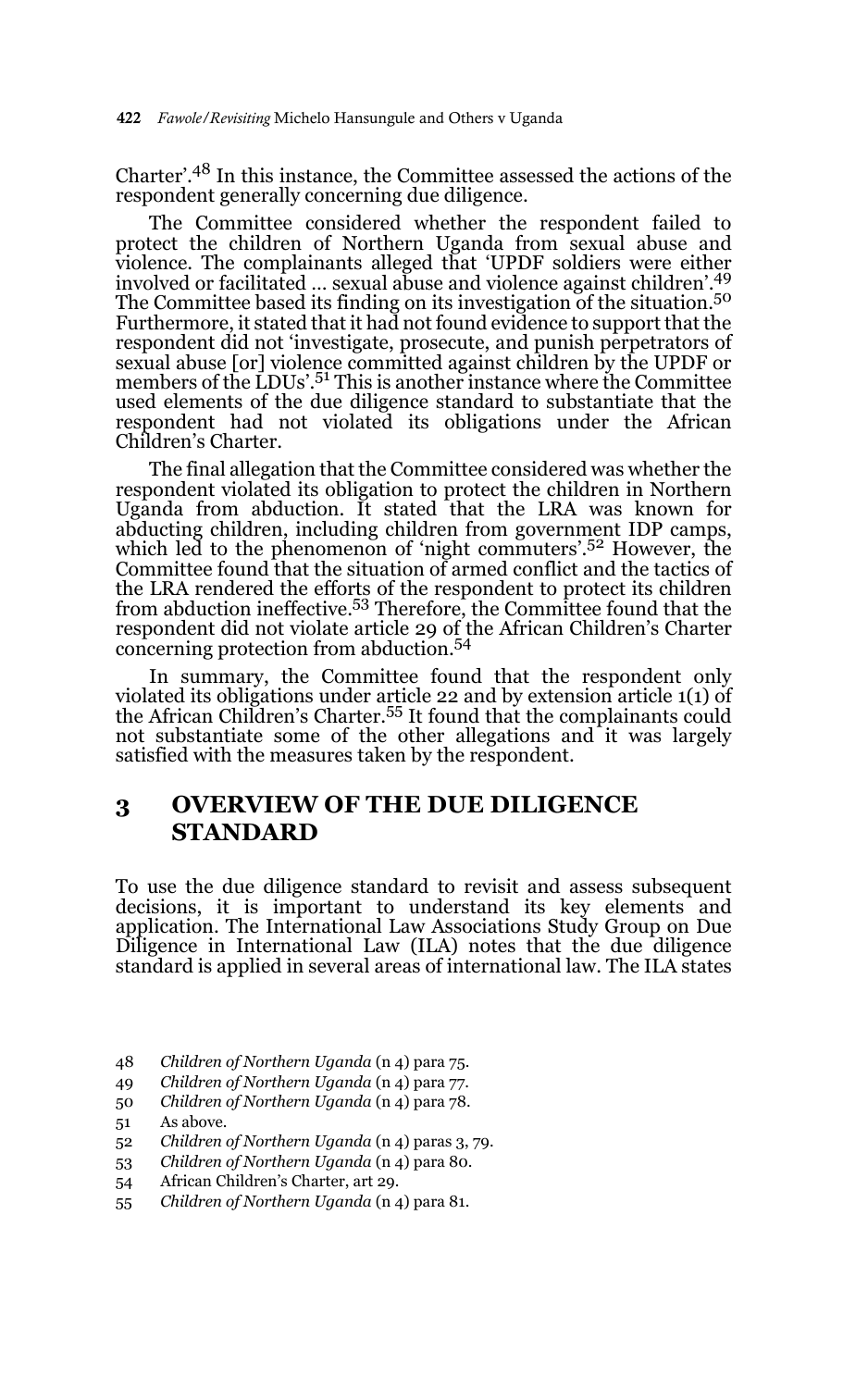that 'due diligence is a fundamental feature of many disparate areas of international law'.<sup>56</sup>

In international human rights law the judgment of the Inter-American Court of Human Rights in *Velásques-Rodríguez v Honduras*, 57 is noted for introducing the due diligence standard in the context of international human rights  $law<sup>58</sup>$ . The due diligence standard requires a state to prevent, investigate, prosecute, punish and<br>provide remedies for violations of human rights.<sup>59</sup> Also, a state party can be held responsible for the actions of private actors if it fails to respond to violations caused by private actors.<sup>60</sup> Failure on the part of a state to comply with these duties when faced with a violation of human rights means that the state did not act with due diligence.<sup>61</sup> Therefore, it is the response of the state to violations of human rights in light of these five elements that determine if it acted with due diligence.

The ILA also examined the application of the due diligence standard in international humanitarian law. The alleged violations in *Children of Northern Uganda* occurred during a time of internal armed conflict between the respondent and the LRA; therefore, international humanitarian law is relevant to this inquiry. The ILA makes an important comment about the application of due diligence in situations of armed conflict. It states:

The standard of due diligence expected of States during peace, including the legal and material resources to ensure fulfilment of its obligations, may become more difficult to meet during conflict, especially during internal armed conflict.<br>Nonetheless, the due diligence requirements of IHL, and in a residual manner<br>international human rights law, continue to apply.<sup>62</sup>

It is clear that the due diligence standard applies despite the challenges of armed conflict.

The application of the due diligence standard can be summarised by several points. These points have been gleaned from *Velásques-Rodríguez* and a review of key decisions of the African Commission on Human and Peoples' Rights (African Commission) and the African Children's Committee as the focus of this commentary is on the application of this standard in the context on the continent. Each of the points will be considered briefly in turn.

- 56 ILA report (n 13) 6.
- 57 IACHR (29 July 1988) Ser C No 4.
- 58 *Velásques-Rodríguez* (n 12) paras 170-172; *Zimbabwe Human Rights* (n 13) paras 144-145 & 206; TM Kamminga 'Due diligence: a useful tool to combat violence against women?' in I Westendorp (ed) *The Women's Convention turned 40* (15 September 2020) (forthcoming) at SSRN: http://dx.doi.org/10.2139/ ssrn.1831045 (accessed 16 October 2020) 5 & 9.
- 59 *Zimbabwe Human Rights* (n 13) para 174.
- 60 *Children of Northern Uganda* (n 4) para 172.

62 ILA report (n 13) 11.

<sup>61</sup> As above.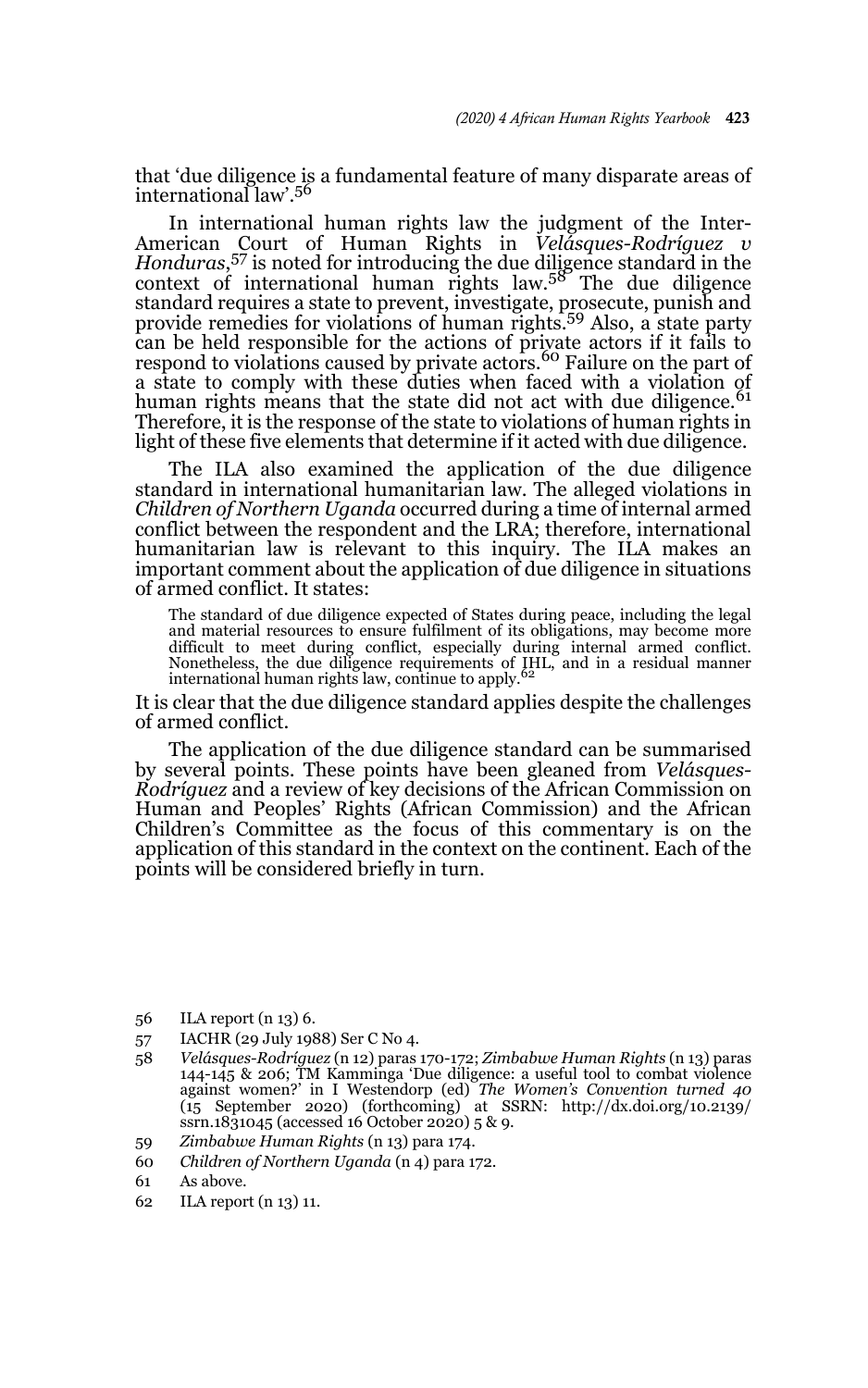First, there is a link between the duty to protect human rights and the due diligence standard. In its discussion of the duty to protect in *Association of Victims of Post Electoral Violence & Another v Cameroon* (*Cameroon Electoral Violence*),63 the African Commission explained that this duty produces a positive obligation on the part of states to prevent private actors from violating the rights provided under the African Charter on Human and Peoples' Rights (African Charter).<sup>64</sup> In this case, it stated that the measures taken by the government of Cameroon to prevent the violations were a key indicator of whether the government acted with due diligence.<sup>65</sup>

Second, the element of prevention requires a state to use all of the resources at its disposal, identify vulnerable groups and take special measures to protect them from violations of their rights. In *Salem,* the Committee emphasised that prevention required states to 'identify vulnerable groups prone to abuse and take special measures to prevent<br>violence from occurring'.<sup>66</sup> Furthermore, prevention means that a state utilises the resources at its disposal, including 'means of a legal, political, administrative and cultural nature'.<sup>67</sup>

Third, investigating with due diligence requires a serious, statedriven, exhaustive and effective investigation of all violations of rights.68 The Court in *Velásques-Rodríguez* stated that the investigation 'must be undertaken in a serious manner'.69 To investigate with due diligence means that there is 'an effective search for truth by the government'.70 Due diligence requires an investigation that engages the relevant state organs and is conducted in a serious manner.

Fourth, due diligence is assessed on a case-by-case basis. The application of the due diligence standard requires a critical examination of the situation, the available resources and the action that a state took or failed to take in light of the violation of rights.71 Overall, examining a state's actions 'on its own merits',<sup>72</sup> provides for a fair evaluation of the state's action in light of the circumstances and resources.

Fifth, due diligence is assessed by the measures a state takes to implement its obligations and the results it achieves. The African Commission determined that article 1 of the African Charter is an obligation of result. It explained that where there is an obligation of diligence (effort) in the context of a contractual relationship, specific

- 65 *Cameroon Electoral Violence* (n 63) para 90.
- 66 *Cameroon Electoral Violence* (n 63) para 52.
- 67 *Velásques-Rodríguez* (n 12) para 175.
- 68 para 180.
- 69 para 177.
- 70 As above.
- 71 para 155.
- 72 As above.

<sup>63 (2009)</sup> AHRLR 47 (ACHPR 2009) paras 90-111.

<sup>64 1520</sup> UNTS 217 (21 October 1986); *Cameroon Electoral Violence* (n 63) para 88-89.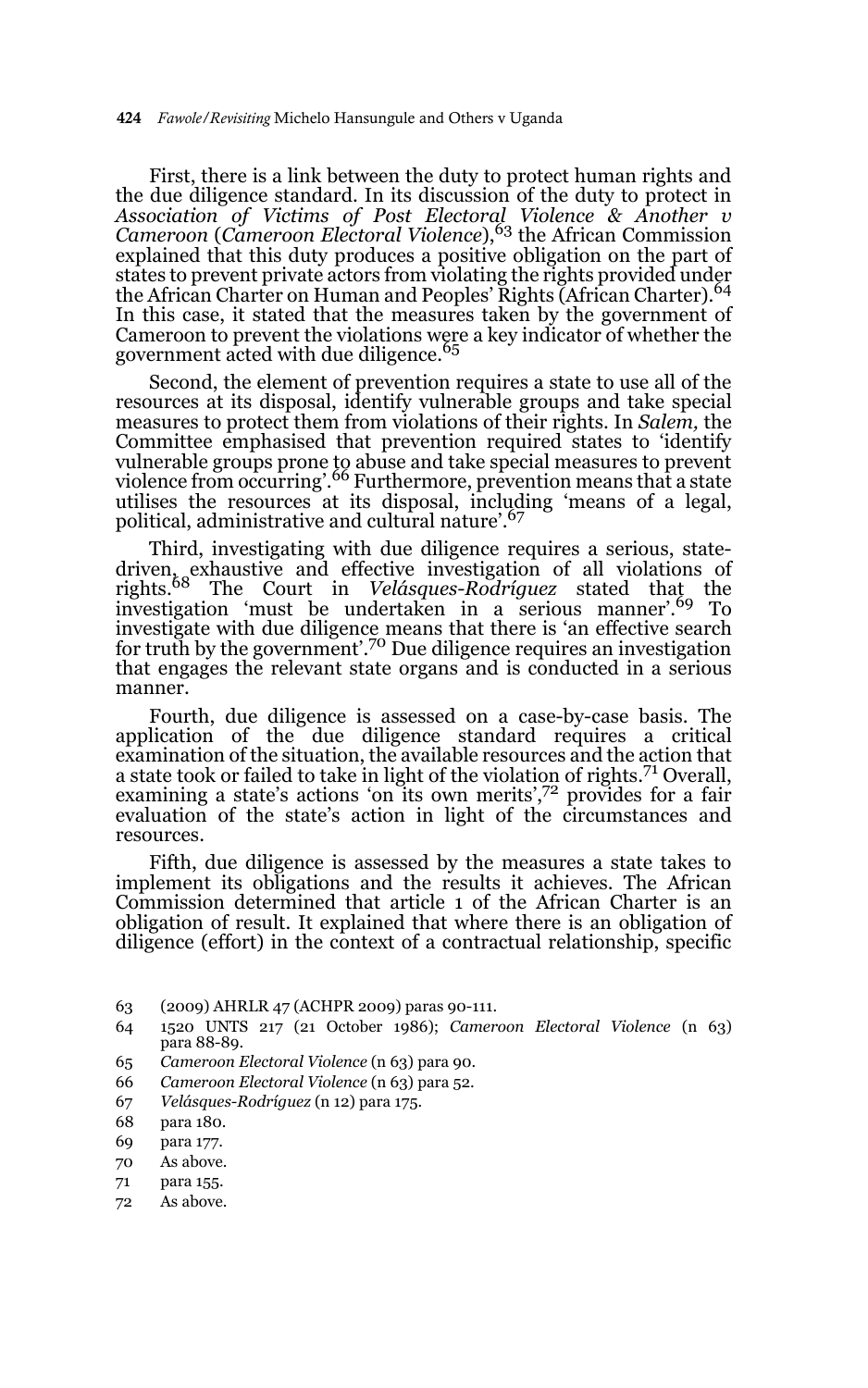resources must be provided, but there is no obligation to guarantee a particular result.73 An obligation of result, in contrast, means that specific result must be obtained, but the measures used to obtain that result are at the discretion of the party performing the obligation.74 Regarding a binding international instrument, the African Commission explained that 'all obligations … seek to attain an objective, a purpose or a result'.75 This conclusion means that the obligations under article 1 of the African Charter are obligations of result and to satisfy these obligations, a state must implement the provisions of the Charter and create 'institutions that produce tangible results'.76 The Commission explained that due diligence in relation to the obligations under article 1 of the African Charter

has to evolve in relation to the time, space and circumstances, and has to be followed by practical action on the ground in order to produce concrete results … not only through appropriate legislation and its effective enforcement but also by protecting them against injurious acts which can be perpetrated by third parties.77

The findings of the African Commission in *Cameroon Electoral Violence* highlighted that the results achieved by a state's actions are integral to the due diligence assessment.

Finally, a state has the onus to demonstrate that it acted with due diligence. In *Salem,* the Committee stated that a state has the onus to prove that it acted with due diligence.<sup>78</sup> While a complainant is required to provide evidence to prove its claim,79 the Committee stated that a state is required to provide evidence that it responded to the violations with due diligence.<sup>80</sup>

In summary, due diligence is an accepted standard in international human rights law used to assess whether a state has complied with its obligations to prevent and adequately respond to violations of human rights, even when violations are caused by non-state actors. This standard is not without its weaknesses. Kamminga when writing about the utility of this standard regarding violence against acknowledges the Court in *Rodríguez* used the due diligence standard as a 'yardstick <sub>8</sub>:<br>when international human rights law was still in its infancy'.<sup>81</sup> However, he states that due diligence '… is widely perceived as a weak standard, an obligation of conduct, rather than an obligation of

73 *Cameroon Electoral Violence* (n 63) para 95.

- 74 paras 101-102.
- 75 para 107.
- 76 para 108.
- 77 para 110.
- 78 *Salem* (n 10) para 54.
- 79 For example, the complainants failed to demonstrate substantiate their claim regarding trafficking. See *Salem* (n 10) para 96.
- 80 *Salem* (n 10) para 54.
- 81 Kamminga (n 58) 9.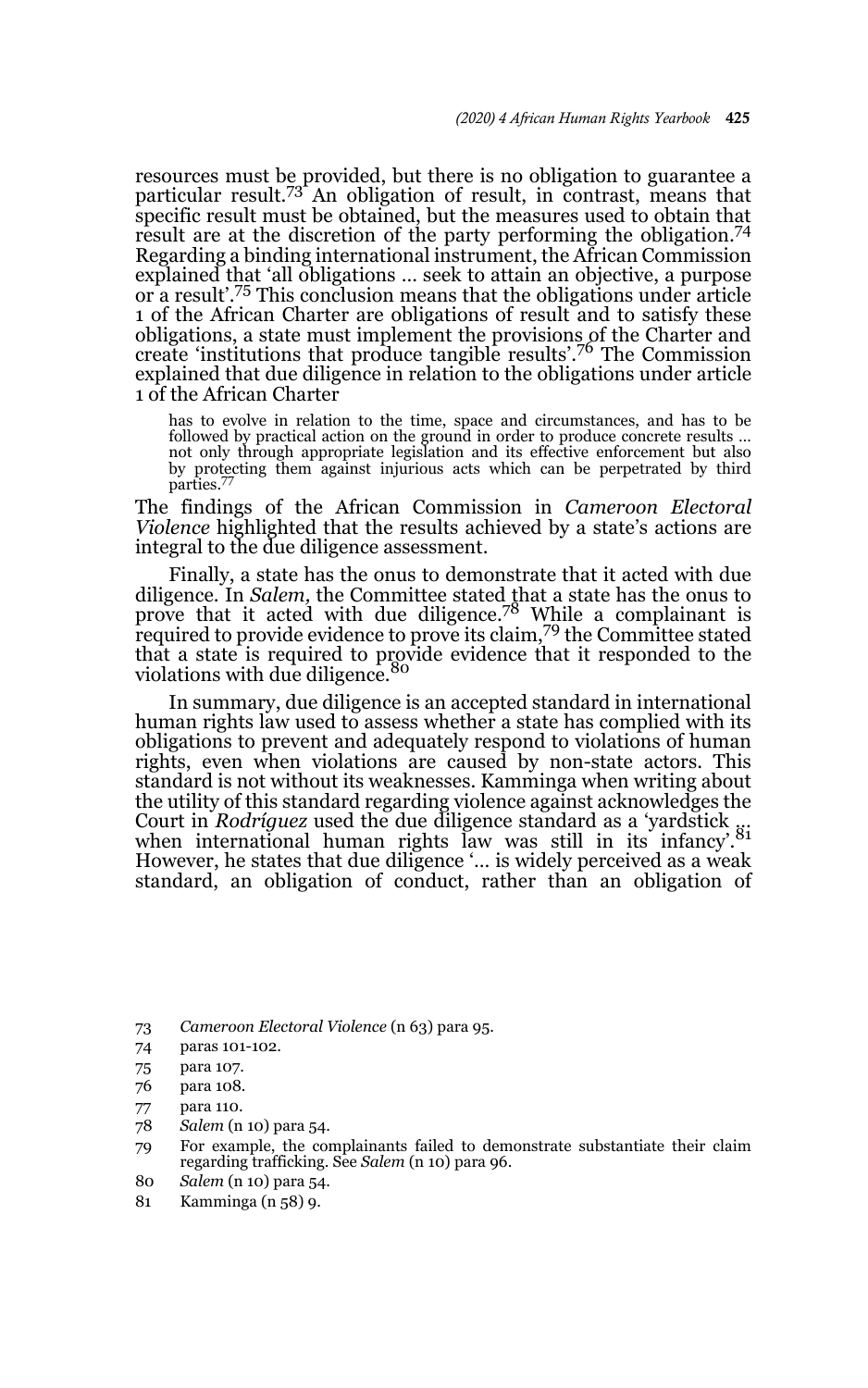result'.<sup>82</sup> Despite Kamminga's assertion, human rights decisionmaking bodies have and continue to apply this standard.<sup>83</sup> For this reason, the application of the due diligence standard remains an avenue of assessment in such decisions.

# **4 REVISITING THE** *CHILDREN OF NORTHERN UGANDA* **DECISION**

The due diligence standard was applied in *Children of Northern Uganda* and the Committee's subsequent decisions in *Salem* and *TFA.* This section of the commentary will engage with the Committee's use of the due diligence standard in all three decisions in order to assess the progression of the communications as an accountability mechanism under the African Children's Charter. This section will also engage with the Committee's 2020 General Comment on children in situations of armed conflict and revisit the Committee's findings in *Children of Northern Uganda.* Before, embarking on this analysis, the commentary will examine some broader issues that arguably had a substantial impact on the overall outcome of *Children of Northern Uganda.* 

# **4.1 Examining the utility of the Committee's factfinding mission and other considerations**

The African Children's Committee based its decision in *Children of Northern Uganda* on three sources of evidence: the submissions of the complainants, the submissions of the respondent and its fact-finding mission. Sloth-Nielsen notes that the Committee undertook this mission as it was '[u]nable to decide on the merits of the matter with the written and oral evidence at hand'.84 While fact-finding missions provide an important tool in the adjudication of communications, the over seven-year delay between the complaint and the mission generates concerns that the conditions observed and the information available to the Committee did not accurately reflect the conditions in Northern Uganda in the 2001 to 2005 period.85 The relevance and the weight given to the information obtained during this mission are two issues that may have affected the outcome in *Children of Northern Uganda.*

The relevance of the information obtained by the Committee during its fact-finding mission can be contrasted with the report of the country

<sup>82</sup> Kamminga (n 58) 10.

<sup>83</sup> See for example *Velásques-Rodríguez* (n 12)*; Zimbabwe Human Rights* (n 13)*; Cameroon Electoral Violence* (n 63)*; Children of Northern Uganda* (n 4)*; Salem* (n 10)*; TFA* (n 13)*.*

<sup>84</sup> J Sloth-Nielsen 'Children's rights litigation in the African region: lessons from the communications procedure under the African Children's Charter' in T Liefaard & JE Doek (eds) *Litigating the rights of the child: the UN Convention on the Rights of the Child in domestic and international jurisprudence* (2015) 254.

<sup>85</sup> Sloth-Nielsen (n 84) 264.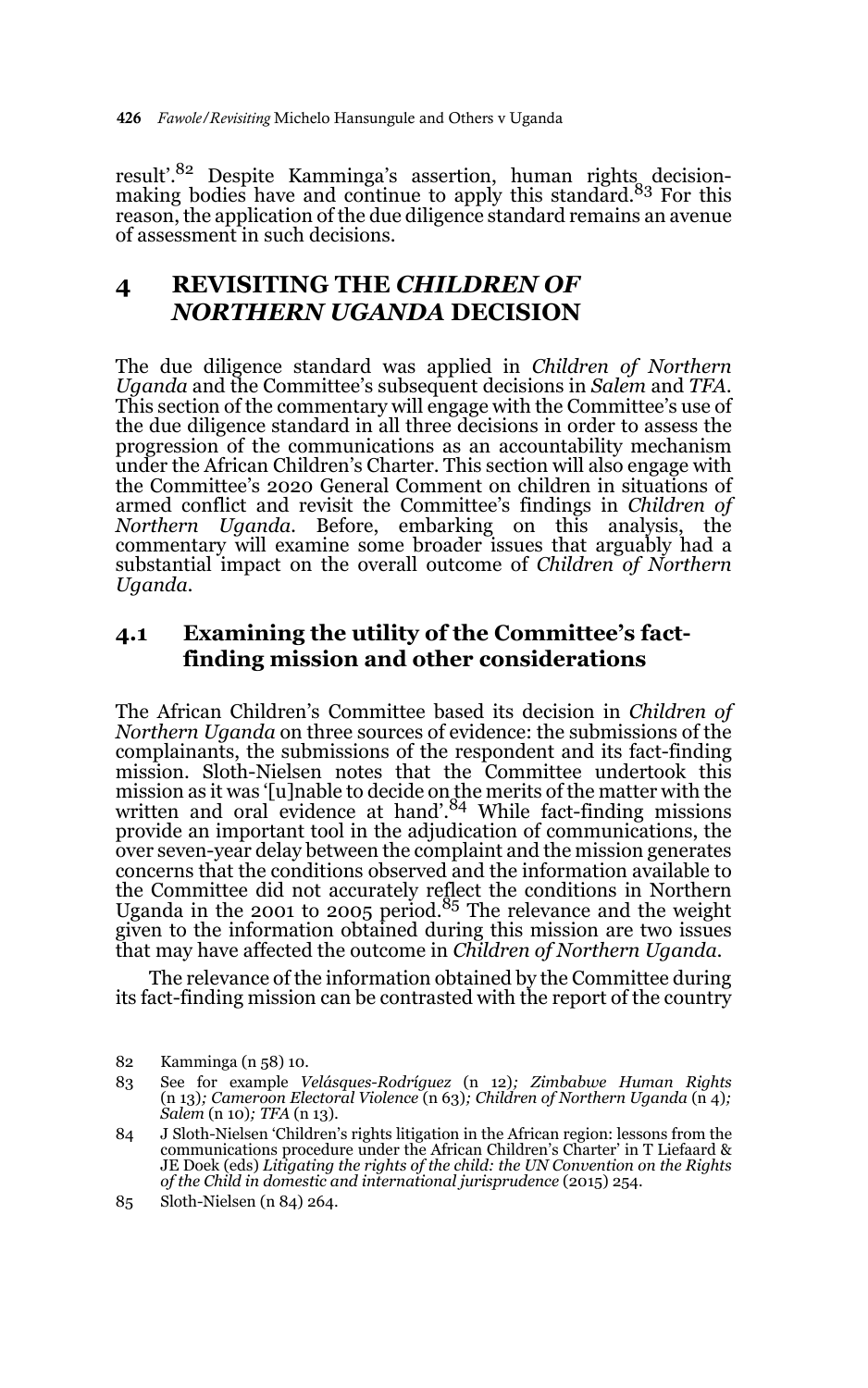visit to Uganda by the Representative of the UN Secretary-General on internally displaced persons. The then representative, Francis Deng,<br>visited Uganda in August 2003.<sup>86</sup> The information in Deng's report was obtained during the period under consideration in *Children of Northern Uganda.* The timing alone supports the greater relevance and accuracy of this report as compared to that of the African Children's Committee.

A notable area of difference between the two reports is Deng's concern that the UPDF did not adequately protect the IDP camps. He states: 'Children were at constant risk of being abducted and recruited as child soldiers and a number of interlocutors also mentioned other abuses such as rape.'87 This information can be contrasted by the African Children's Committee findings regarding the alleged violation of article 29 of the African Children's Charter and the obligation to protect children from abduction by the LRA. It stated that the efforts were rendered ineffective due to the circumstances of armed conflict<br>and the LRA's 'inhuman methods of operation'.<sup>88</sup> The African Children's Committee's assessment is that it confirmed that the abductions occurred but it did not interrogate the measures that were in place in IDP camps to protect children from abduction.<sup>89</sup> The brutality of the LRA should not be overlooked; however, the findings of the African Children's Committee regarding article 29 can be challenged based on Deng's report. This example provides a basis to question the weight that the African Children's Committee ascribed to the information obtained so long after the alleged violation. This approach, while it may have been the only choice available to the Committee does not assist in holding states accountable for their violations under the Charter.

Another issue of concern is the Committee's reluctance to hold the respondent responsible for its obligation to prevent violations of rights perpetrated by non-state actors, in particular, the LRA. Despite its reference to *Commission Nationale* and acknowledging that a state could be held responsible for its failure to protect individuals within its jurisdiction from non-state actors.<sup>90</sup> This position runs counter to the jurisprudence as well as the position of the ILA, which stated when discussing *Commission Nationale*: 91

This clearly establishes the principle that in situations of armed conflict a State has [a] duty to take action even in situations where they do not control the armed groups and that this extends to not only the protection of civilians but also investigation of criminal acts and violations of IHL.

- 86 ECOSOC (n 15) para 2.
- 87 ECOSOC (n 15), para 24.
- 88 *Children of Northern Uganda*(n 4) para 80.
- 89 *Children of Northern Uganda* (n 4) para 79.
- 90 *Commission Nationale* (n 26) para 20*; Children of Northern Uganda* (n 4) para 38.
- 91 ILA Report (n 13) 13-14.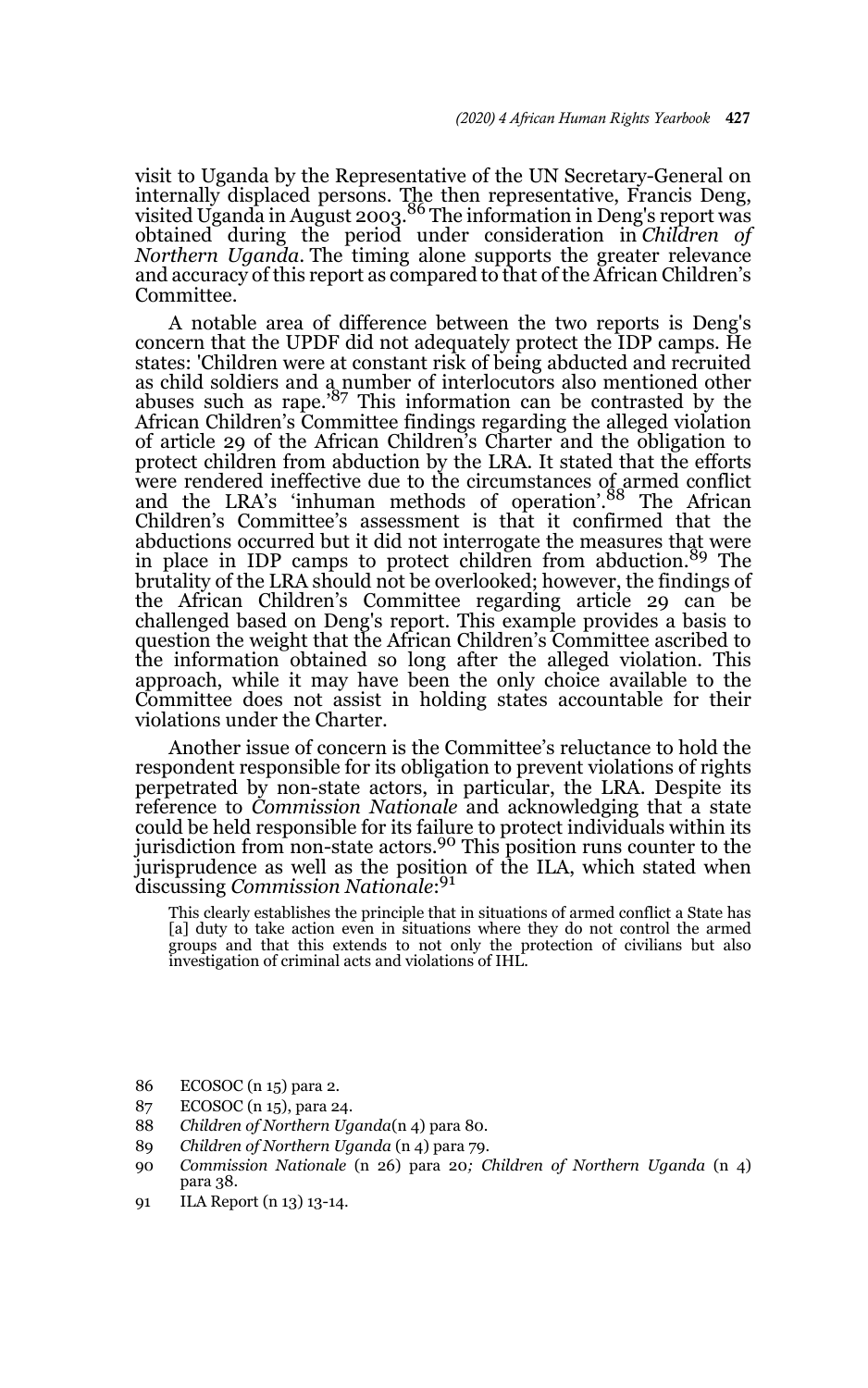The Committee chose not to hold the respondent accountable for the full extent of its obligations. While the African Commission stated in *Social and Economic Rights Action Center & Another v Nigeria* (*SERAC*) 92 that it 'does not wish to fault governments that are labouring under difficult circumstances to improve the lives of their people'.93 The Commission also took the position in *Commission Nationale* and *SERAC* allowing impunity by private actors is a clear violation of its duty to protect and by extension the due diligence standard.94 The Committee's choice not to consider the respondent's actions to prevent violation on the part of LRA is a shortcoming in *Children of Northern Uganda.*

# **4.2 Evaluating the use of the due diligence standard in** *Children of Northern Uganda*

The Committee's findings in *Children of Northern Uganda* demonstrate that the Committee did utilise the due diligence standard in various part of this decision. However, there are aspects of the decision when using the due diligence standard are not consistent with the jurisprudence on due diligence. This section will highlight some key examples.

The Committee mentioned the due diligence standard in its consideration of article 1(1) of the African Children's Charter. Regrettably, it did not use this opportunity to outline the five elements of the due diligence standard or highlight key aspects regarding the assessment of these elements. Such a discussion would have laid the foundation for a consistent application of the due diligence standard to guide the Committee's determination of the other alleged violations.

In its consideration of article 22 of the African Children's Charter, the primary weakness is that it did not explicitly outline how the respondent failed to discharge all of the elements of this standard. The Committee outlined how the respondent failed to prevent, investigate, prosecute and punish the recruitment of children into its armed forces. For example, it noted the constitutional protections in force at the time of the alleged violation did not protect children over that age of 16.95 The jurisprudence is clear; enacting legislation alone is insufficient to discharge the obligation to prevent violations of rights.96 This requirement also demonstrates that a lack of legislation is an indication that a state failed to act with due diligence and prevent violations. Regarding the requirements to investigate, prosecute and punish, the Committee stated that there was no evidence to support disciplinary actions taken against members of the armed forces that were

- 92 (2001) AHRLR 60 (ACHPR 2001).
- 93 *SERAC* (n 92) para 69.
- 94 *Commission Nationale*(n 24) para 20; *SERAC* (n 91) para 57.
- 95 Sloth-Nielsen (n 84) para 46.
- 96 *Velásques-Rodríguez* (n 12) paras 182-183.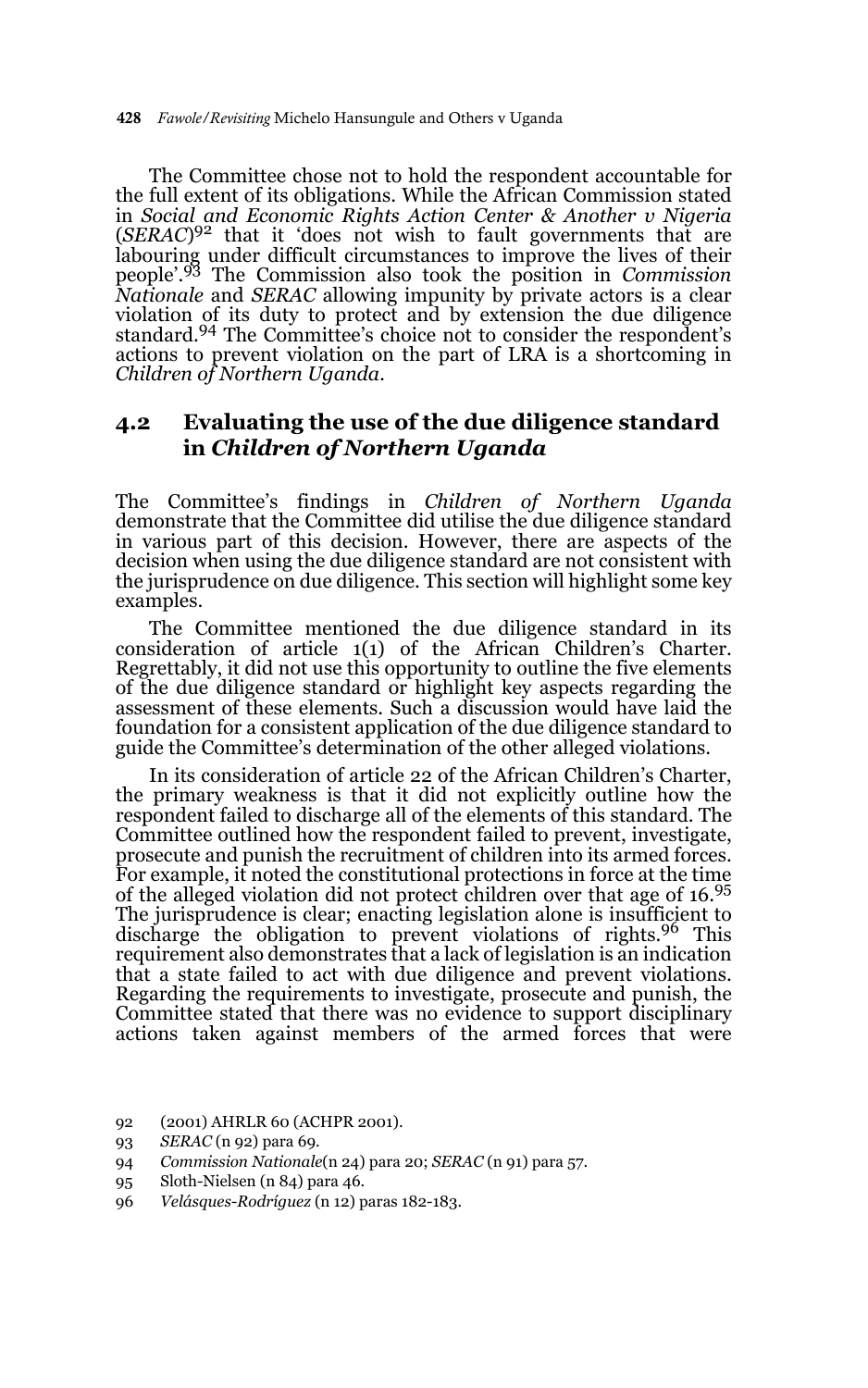responsible for recruiting children.97 From a due diligence perspective, the Committee could have stated that this omission demonstrates that the respondent failed to investigate, prosecute and punish and overall act with due diligence to respond to the recruitment of children. The discussion regarding the article 22 violation does incorporate aspects of the due diligence standard. It could have been more effective by linking the acts and omission of the respondent to the specific elements of the due diligence standard.

One example where the Committee did link an element of the due diligence standard concerning article 22 of the African Children's Charter is the issue of remedies. Here, the Committee stated that a state must provide reparations to child victims of armed conflict when the violations 'can be attributed to the State, [or] even when substantive breaches originate in the conduct of private persons'.98 The Committee highlighted that domestic legislation could lead to impunity rather<br>remedy for children formerly associated with the LRA.<sup>99</sup>

Perhaps the most disappointing conclusion was the Committee's determination of the alleged violation of the right to be protected from sexual abuse and violence. The Committee discussed the seriousness of sexual abuse and violence against children in the context of armed conflict.100 It also noted the documented violations of the LRA, especially regarding the abuse of girl children.<sup>101</sup> When it considered whether members of the UPDF and LDUs took part or enabled sexual abuse and violence against children, the African Children's Committee based its assessment on the results of its investigation.102 As a result, the Committee stated that there was no evidence to support the argument that the government did not act with due diligence, specifically the requirements to investigate, prosecute and punish.<sup>103</sup> Deng notes in his report that abuses by UPDF soldiers were reported and he recommended that the UPDF be trained in particular on international human rights and humanitarian law standards regarding sexual abuse and exploitation.<sup>104</sup> This alternate report is no conclusive proof the children did experience sexual abuse and exploitation at the hands of the UPDF, but it does weaken the Committee's assertion that there were no credible allegations of sexual abuse that the respondent should have investigated.

Therefore, the failure of the Committee to at least evaluate the measures that that respondent took to investigate such serious allegations is inconsistent with the due diligence standard. Under this

97 *Children of Northern Uganda* (n 4) para 56.

102 *Children of Northern Uganda* (n 4) para 78.

104 ECOSOC (n 15) 25 & 57(f).

<sup>98</sup> *Children of Northern Uganda* (n 4) para 51.

<sup>99</sup> As above.

<sup>100</sup> *Children of Northern Uganda* (n 4) para 76.

<sup>101</sup> *Children of Northern Uganda* (n 4) para 77. See also M Denov 'Girl soldiers and human rights: lessons from Angola, Mozambique, Sierra Leone and Northern Uganda' (2008) 12 *International Journal of Human Rights* 819-821.

<sup>103</sup> As above.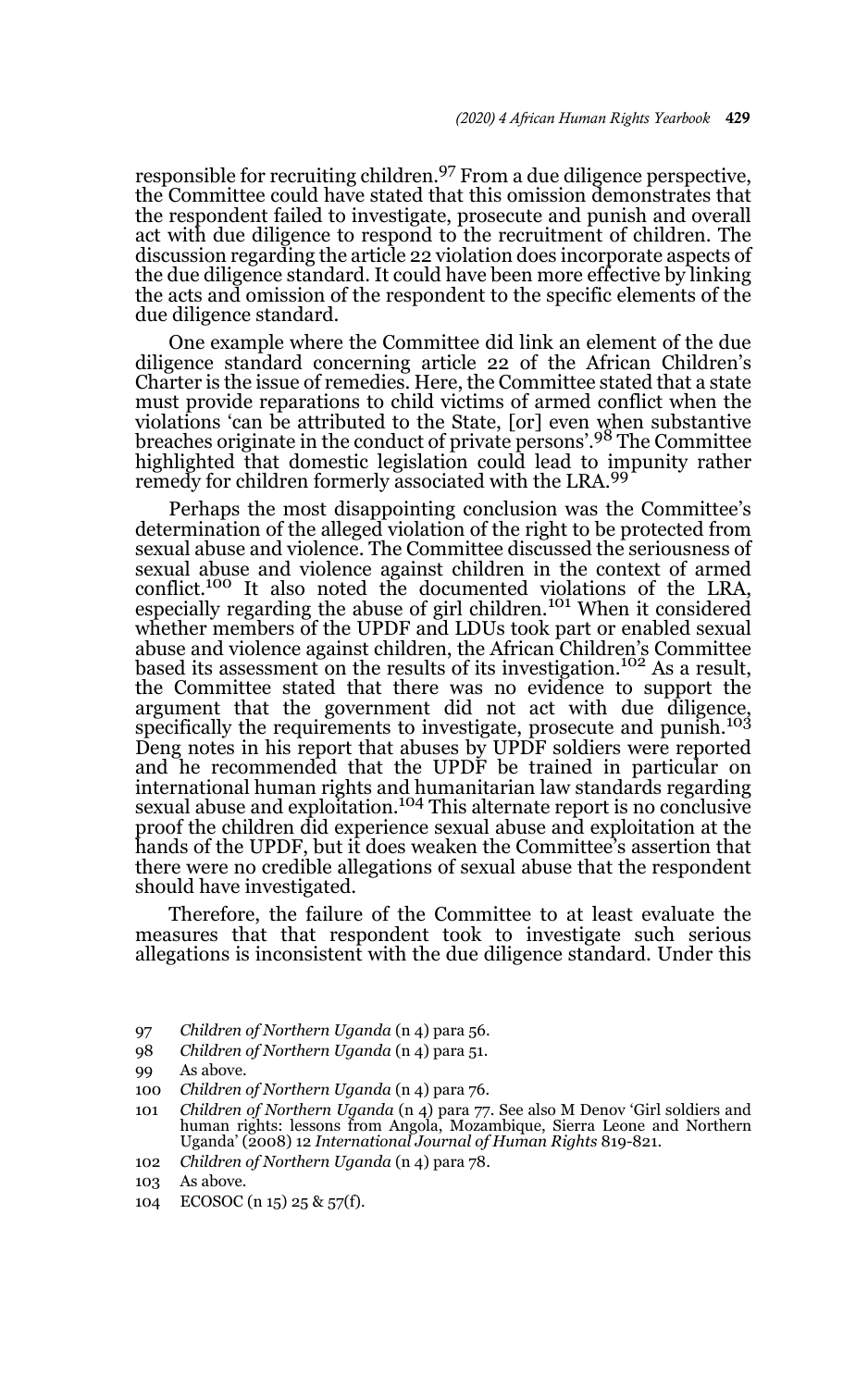430 *Fawole/Revisiting* Michelo Hansungule and Others v Uganda

standard, investigations must be state-driven, exhaustive and conducted seriously.105 The Court in *Rodríguez* stated that every situation where there is a violation of rights must be investigated.<sup>106</sup> In *Children of Northern Uganda,* it is not clear that this was the case. This is an unfortunate outcome in light of the serious nature of the allegations.

It is clear that the Committee did use the due diligence standard as its 'yardstick'107 in *Children of Northern Uganda.* What is also clear is that the standard was not applied in a consistent and deliberate manner. Overall, the discussion highlighted instances in this decision where due diligence was not explicitly applied, instances where only some elements of the standard were considered and others where the Committee could have required more of the respondent to discharge its onus to demonstrate due diligence.

## **4.3 The application of the due diligence standard after** *Children of Northern Uganda*

The application of the due diligence standard in *Children of Northern Uganda* can be contrasted with the Committee's more recent decisions in *Salem* and *TFA.* In *Salem,* brothers Said Ould Salem and Yarg Ould Salem were born into Mauritania's slave class and worked as slaves despite legislation that prohibited slavery.108 They brought a case against individuals that held them as slaves, but only one individual was convicted of an offence and was sentenced to two years in prison or a fine.<sup>109</sup> The other individuals were either acquitted or received suspended sentences with minor fines.<sup>110</sup> The inability to locate the convicted individual and the absence of the President of the Criminal Chamber of the Court of Appeal led to the continued postponement of the appeal of this decision in the domestic courts and the impunity of a convicted slave-owner.111 The complainants submitted a communication to the African Children's Committee on behalf of the Salem brothers in an effort to hold the government of Mauritania accountable for its failure to protect the rights of these children. The Committee found that the government of Mauritania violated its obligations pursuant to articles 1, 3, 4, 5, 11, 12, 15, 16 and 21 of the African Children's Charter.112

The Committee discussed the due diligence standard in its assessment of the article 1 violation.<sup>113</sup> Article 1(1) of the African

105 *Velásques-Rodríguez* (n 12) paras 177, 180-181.

- 107 Kamminga (n 58) 9.
- 108 *Salem* (n 10) paras 5-8.
- 109 para 9.
- 110 As above.
- 111 *Salem* (n 10) paras 9-10.
- 112 para 97.
- 113 paras 52-58.

<sup>106</sup> para 176.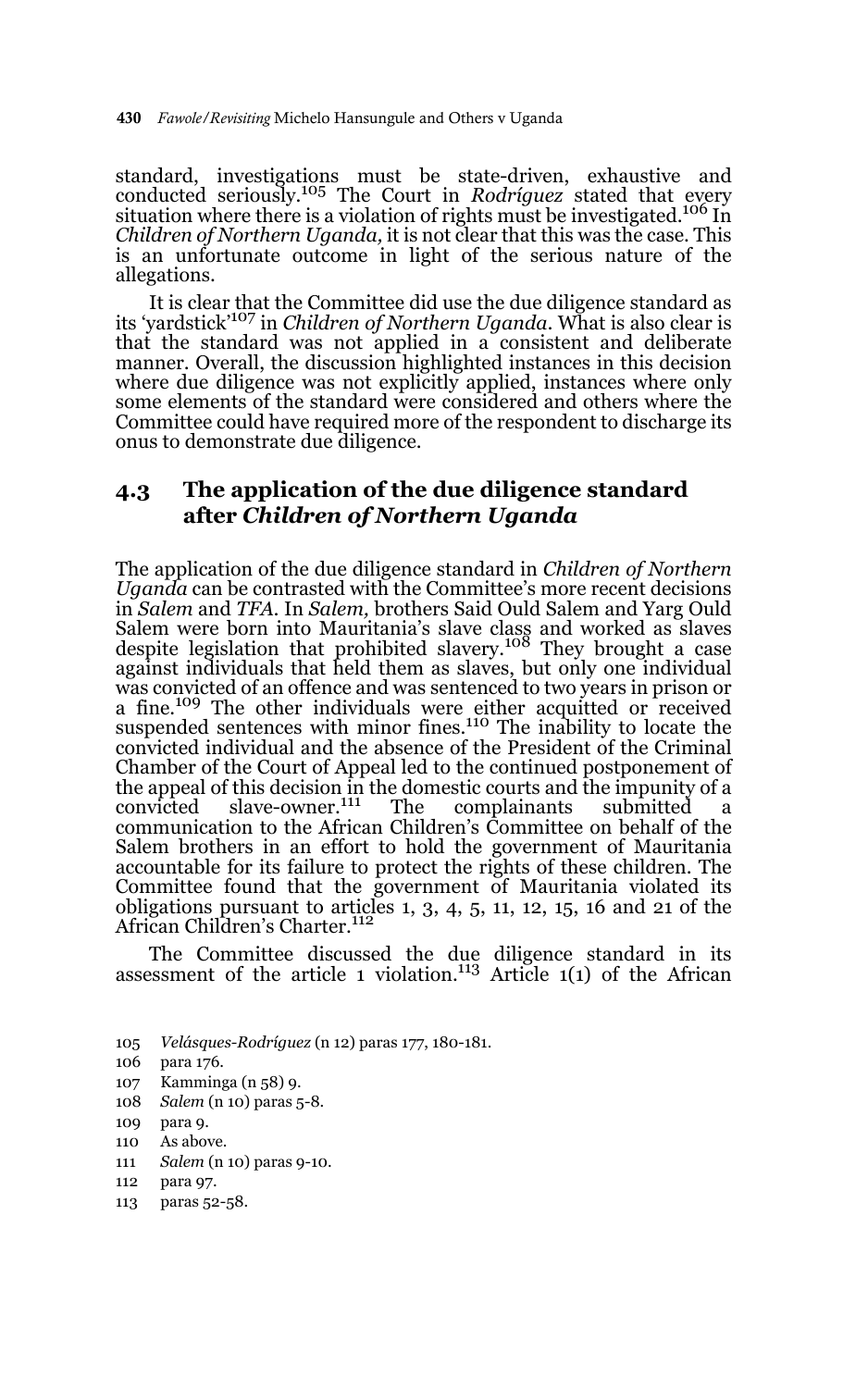Children's Charter requires state parties 'to adopt such legislative or other measures as may be necessary to give effect to the provisions of this Charter'.114 It requires state parties to take steps to implement the provisions of the African Children's Charter. The Committee explained that the enactment of legislation that prohibited slavery was insufficient to comply with its obligations under article 1(1) of the African Children's Charter.<sup>115</sup> Legislative measures must be implemented and reviewed on a consistent basis.116 The Committee explained that other measures included administrative and judicial measures.<sup>117</sup> The Committee outlined that overall, implementation required a holistic approach that engages many sectors and focuses on children's rights, including child protection, making children visible in<br>budgeting and access to justice for children.<sup>118</sup> In addition to legislative and other measures, the Committee explained that the obligation to implement the provisions of the African Children's Charter under article  $1(1)$  must be viewed in light of the due diligence standard.<sup>119</sup>

The *Salem* decision improved upon the application of the due diligence standard as compared to *Children of Northern Uganda* by specifically using this standard to assess all of the alleged violations in the Communication.120 The African Children's Committee stated that its 'decision should hence be based on the assessment of the due diligence of the respondent state'.121 For example, it considered whether the government of Mauritania violated its obligation to protect the Salem brothers from discrimination. In this determination, it clearly linked the obligation to protection with the five elements of the due diligence standard.122 It found that the government failed to prevent discriminatory treatment and provide adequate remedies.<sup>123</sup> Therefore, the Committee used the due diligence standard to determine that the government of Mauritania had breached its obligation to ensure non-discrimination in the realisation of the rights of the Salem brothers.

In *TFA*, the complainants alleged that the government of Cameroon failed to adequately investigate, prosecute, punish and compensate a<br>ten-year-old girl who was a victim of rape.<sup>124</sup> The victim, with the assistance of her aunt, filed a complaint with the police, yet there were delays in the submission of the police investigation report and filing charges against the accused, which resulted in the dismissal of the

- 114 African Children's Charter, art 1(1).
- 115 *Salem* (n 10) para 47.
- 116 As above.
- 117 *Salem* (n 10) para 49.
- 118 paras 48-51.
- 119 para 52.
- 120 paras 59-96.
- 121 para 53.
- 122 paras 62-64.
- 123 para 64.
- 124 *TFA* (n 11) para 6.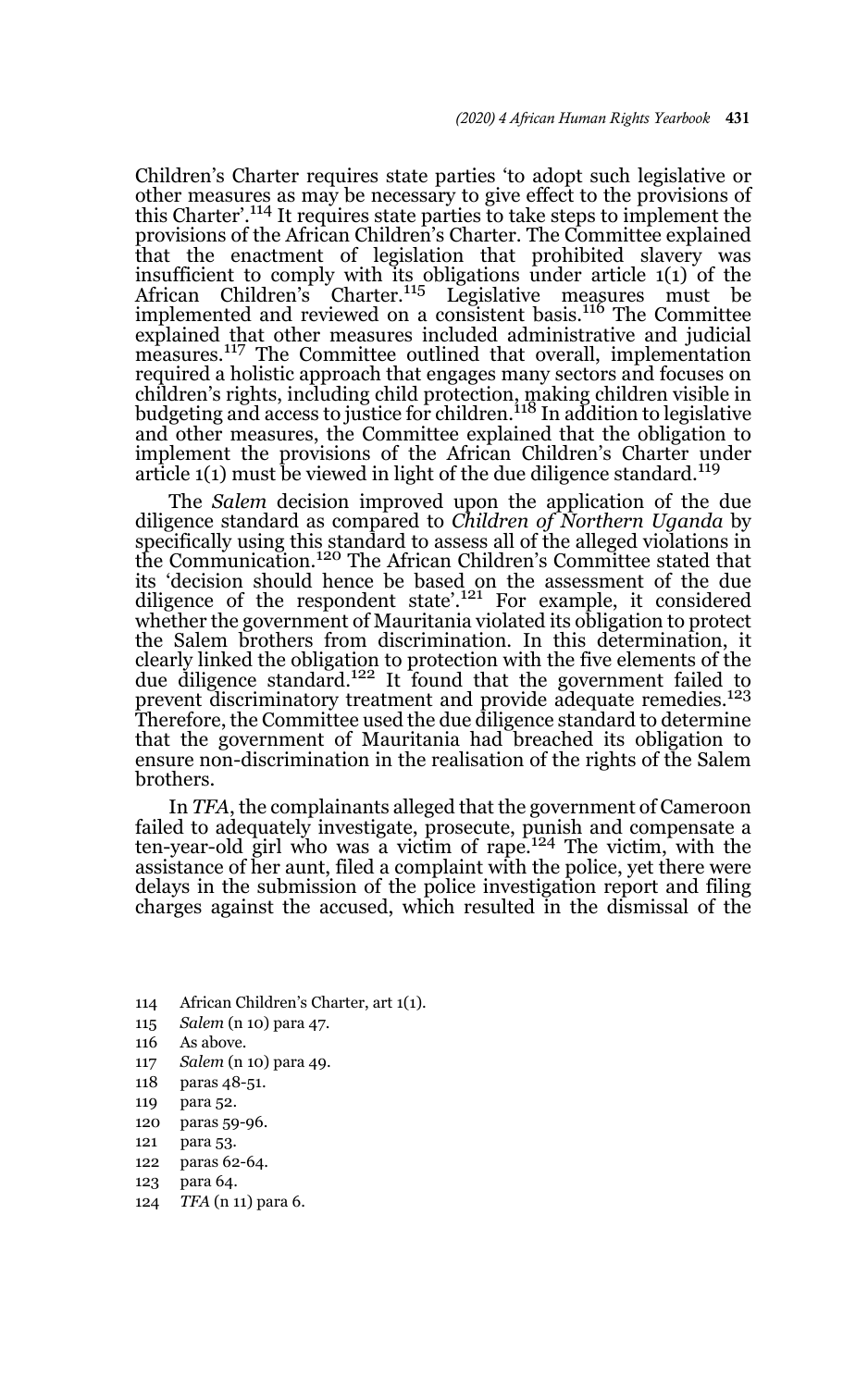case.125 The complainants submitted a communication to the Committee stating that the government of Cameroon had violated its obligation to investigate the rape of *TFA*. 126 Following the example of *Salem*, the Committee applied the due diligence standard to each alleged violation of the African Children's Charter in this decision. The Committee found that the government of Cameroon violated its obligations to implement the African Children's Charter, ensure nondiscrimination and prevent abuse and torture.127

Due to the circumstances, the decision focused on the elements of investigation and remedies. The Committee emphasised that compliance with the due diligence standard requires 'effective investigation'.128 The Committee also found that the government of Cameroon failed to act with due diligence 'by failing to ensure effective remedy to the victim'.129 Notably, the Committee recommended that the government of Cameroon pay non-pecuniary damages to the victim.130 The overall importance of the *TFA* decision provides another example of the application of the due diligence standard in the context of alleged violations of the African Children's Charter.

Both *Salem* and *TFA* demonstrate that the Committee has evolved its application of the due diligence standard in a clear and deliberate manner. The outcomes of these decisions contributed to holding the states accountable for their violations of the African Children's Charter and providing the children with remedies that address violations of their rights. In *Children of Northern Uganda*, the Committee provided recommendations that responded to the violation of article 22 of the African Children's Charter. It is indeed possible that the deliberate application of the due diligence standard by the Committee in *Salem* and *TFA* led to better outcomes for the children affected by these decisions.

However, when comparing these decisions with *Children of Northern Uganda,* there are important differences to take into consideration. First, *Salem* and *TFA* dealt with situations affecting one or two children rather than a large cohort. Second, these decisions dealt specifically with the operation of domestic criminal justice systems rather their shortcomings. Third, the time between the submission of communications and the decisions is much less than in *Children of Northern Uganda. Salem* and *TFA* demonstrate that when there is sufficient evidence, applying the due diligence standard to a process that already includes elements of protection, investigation, prosecution, punish and remedy can be straightforward and produce outcomes that hold states accountable for violations of the African Children's Charter.

- 125 *TFA* (n 11) paras 11-17.
- 126 para 18.
- 127 *Salem* (n 10) para 83.
- 128 paras 45, 51, 52, 54.
- 129 para 57.
- 130 para 84(b).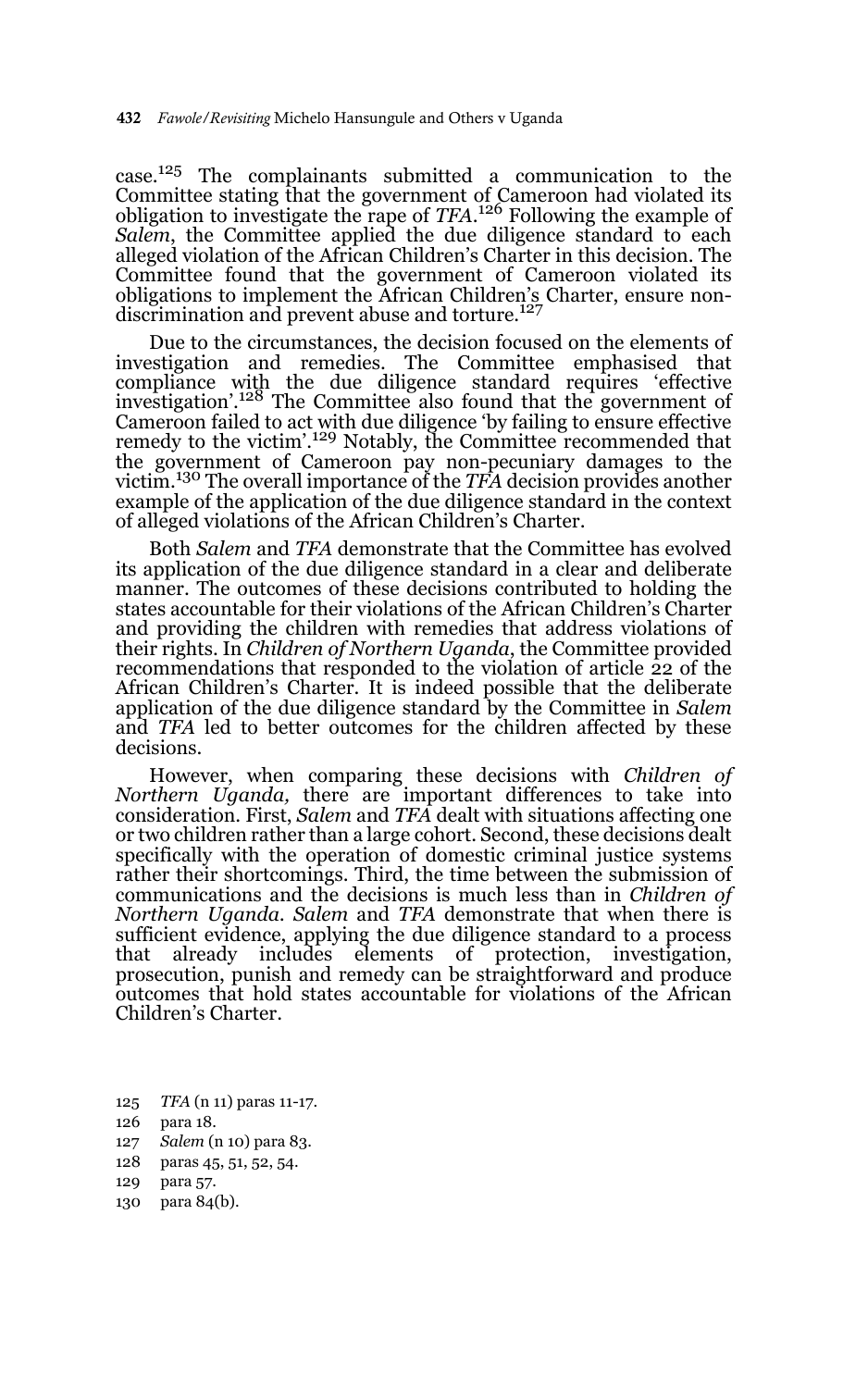Accountability provides a means to control power.<sup>131</sup> Vandenbogaerde states that accountability can be understood as a three-part process, which includes standards, information and sanctions.132 Communications under the African Children's Charter fit the definition of the process with the African Children's Charter as the standards, the parties to the communication and any fact-finding missions providing the information and the recommendations of the Committee as the sanctions. Reflecting on the outcomes of *Children of Northern Uganda*in relation to the outcomes of *Salem* and *TFA*, the latter decisions produced outcomes that held the state accountable for the majority of the violations brought forward by the complainants. *Children of Northern Uganda* in contrast held the respondent accountable concerning one violation. The discussion to this point has highlighted several of challenges that many have negatively affected the outcome in *Children of Northern Uganda,* with the application of the due diligence standard being just one of them. The point is that application of due diligence standard in subsequent decisions of the Committee, specifically *Salem* and *TFA* have in principle contributed to better outcomes of the children affected these decisions. This development is at least one indicator of improvement in this accountability mechanism under the African Children's Charter.

# **4.4 The African Committee of Experts on the Rights and Welfare of the Child's General Comment on article 22**

Another motivation to revisit *Children of Northern Uganda* is the Committee's 'General Comment on article 22 of the African Charter on the Rights and Welfare of the Child: Children in Situations of Conflict'.133 It takes a holistic approach the rights and needs of children in situations of armed conflict as it incorporates all of the alleged violated addressed in *Children of Northern Uganda*, namely recruitment, sexual abuse and exploitation, health, education and abduction.134 The Committee advocates overall for article 22 of the Charter to 'be interpreted through a child-rights-focused and childcentred lens'.<sup>135</sup>

<sup>131</sup> A Vandenbogaerde *Towards shared accountability in international human rights law: law, procedures and principles* (2016) 13.

<sup>132</sup> As above 26-28. See also A Schedler 'Conceptualizing accountability' in A Schedler, L Diamond & MF Plattner (eds) *The self-restraining states: power* and accountability in new democracies (1999) 13 14-18; RW Grant &<br>RO Keohane 'Accountability and abuses of power in world politics' (2005) 99<br>*American Political Science Review* 29 29-30; J Rubenstein 'Accountability in an unequal world' (2007) 69 *Journal of Politics* 616 at 618-620.

<sup>133</sup> General Comment on article 22 (n 9).

<sup>134</sup> As above.

<sup>135</sup> General Comment on article 22 (n 9) para 43.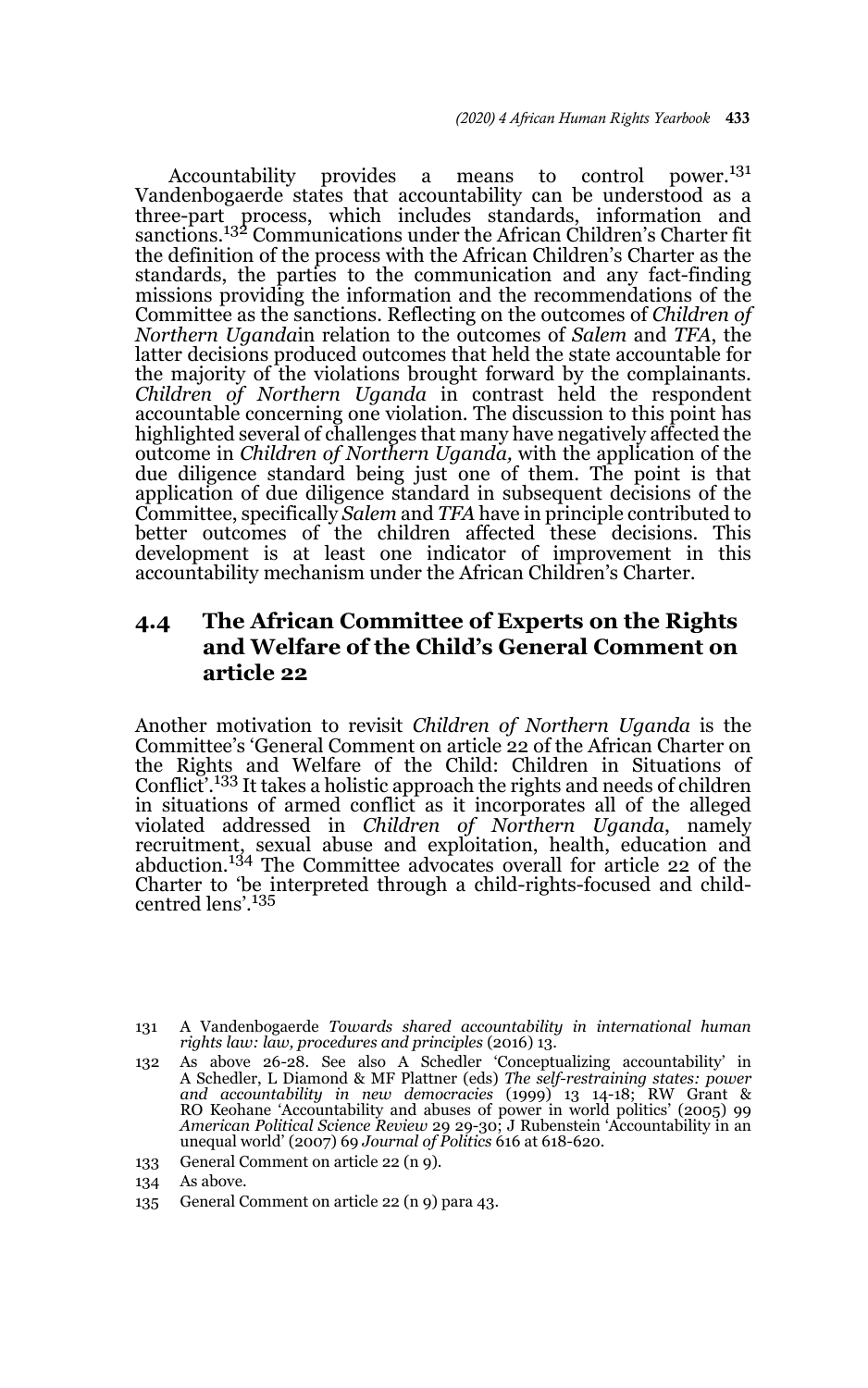#### 434 *Fawole/Revisiting* Michelo Hansungule and Others v Uganda

The due diligence standard is also mentioned in this document.<sup>136</sup> Most notably, the Committee states: 'It is, therefore, incumbent on the State to exercise due diligence in relation to violations or potential violations of IHL and the African Children's Charter by any actor in conflict on the territory of the state party'.<sup>137</sup> It explains that the due diligence requirement may arise in relation to a state's obligation or out of a general duty to protect.<sup>138</sup> What is consistent with the decision in *Children of Northern Uganda* is the use of the due diligence standard. However, the General Comment requires that this standard be engaged if there are violations by any actor. In contrast, the reluctance to consider the respondent's obligations regarding the violations of the LRA is an unfortunate hallmark of *Children of Northern Uganda.* The General Comment highlights a specific aspect of the due diligence standard, namely investigation. The Committee states: 'Justice systems should be adequately resourced to investigate violations against children in armed conflict, and ensure that the perpetrators responsible are brought to justice'.<sup>139</sup> Reflecting on the discussion of sexual abuse and violation in *Children of Northern Uganda,* the Committee opted to rely upon the results of its investigation rather than interrogating the steps that the respondent had taken to investigate allegations of sexual abuse and violence against children by the UPDF.

The General Comment provides guidance to states to respond to the rights and needs of children in situations of armed conflict in a comprehensive manner. Reflecting on *Children of Northern Uganda*, one lesson that the Committee incorporated into this document is that it should address all of the areas where it was unable to determine violations due to the passage of time and inadequate evidence.

# **5 CONCLUSION**

The outcome in *Children of Northern Uganda* left much to be desired, but there are several lessons to be gleaned from revisiting this early decision of the African Children's Committee. One lesson is the weight ascribed to the information obtained from the Committee's delayed fact-finding mission and its reluctance to consider the government of Uganda's response to the LRA had a negative impact on the outcome of this decision. The lack of clear and deliberate application in *Children of Northern Uganda* also contributed to its unsatisfactory outcome. Another lesson is the Committee improved its application of the due diligence standard in *Salem* and *TFA.* The findings in these decisions demonstrate that despite its shortcoming, the due diligence standard continues to be an important benchmark to assess the acts and omissions of states. This improvement can be said to have contributed to the accountability provided by communications under the African Children's Charter at least in a modest way. Finally, the African

137 General Comment on article 22 (n 9) para 53.

139 General Comment on article 22 (n 9) para 26.

<sup>136</sup> General Comment on article 22 (n 9) paras 53 & 62.

<sup>138</sup> As above.